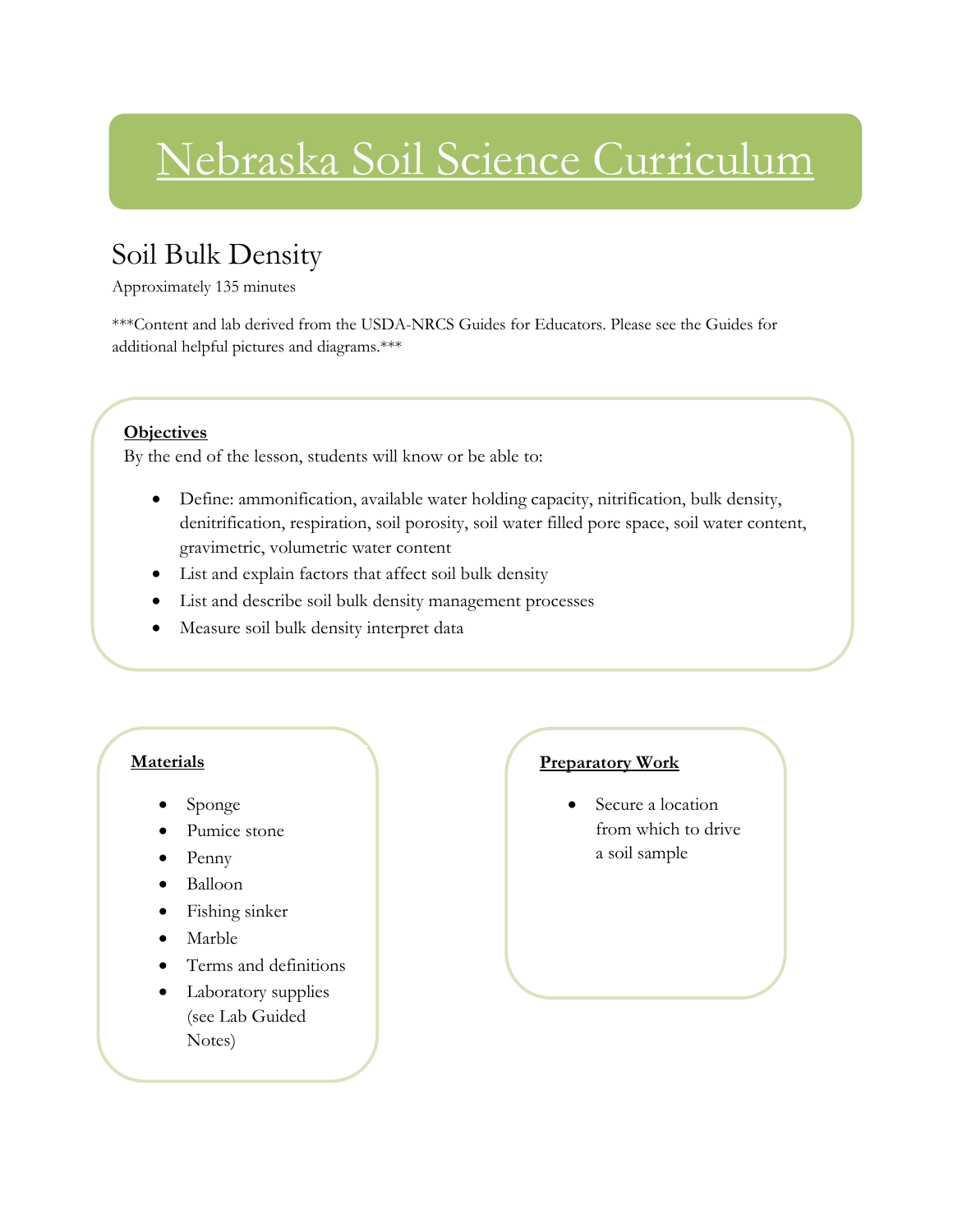#### Enroll the Participants – approximately 4 minutes

Show students the following items in comparison and ask students which item is most dense within each pair.

A sponge and a penny A pumice stone and a fishing sinker A balloon and a marble

Facilitate a discussion with students to ask them what is meant by "dense" and to define "density."

Preview with students that the density of soil helps us indicate the soil's compaction and health.

Provide the Experience – Soil Bulk Density Key Terms – approximately 5 minutes

Provide 10 students each with a key term and 10 other students each with a definition associated with a key term. Instruct students to locate their matching partner.

Label the Information – approximately 10 minutes

Instruct students to share their terms and definitions with the class.

Ammonification: occurs in the nitrogen cycle when soil organisms decompose organic-nitrogen converting it to ammonia.

Available Water Holding Capacity: Soil moisture available for crop growth; also defined as the difference between field capacity and wilting point, typically shown in inches/foot.

Nitrification: Occurs in the nitrogen cycle when soil organisms convert ammonia and ammonium into nitrite and next to nitrate-nitrogen which is available to plants.

Bulk Density: Weight of dry soil per unit of volume, more compacted soil with less pore space will have a higher bulk density.

Denitrification: Conversion and loss of nitrate nitrogen as nitrogen gases when soil becomes saturated with water.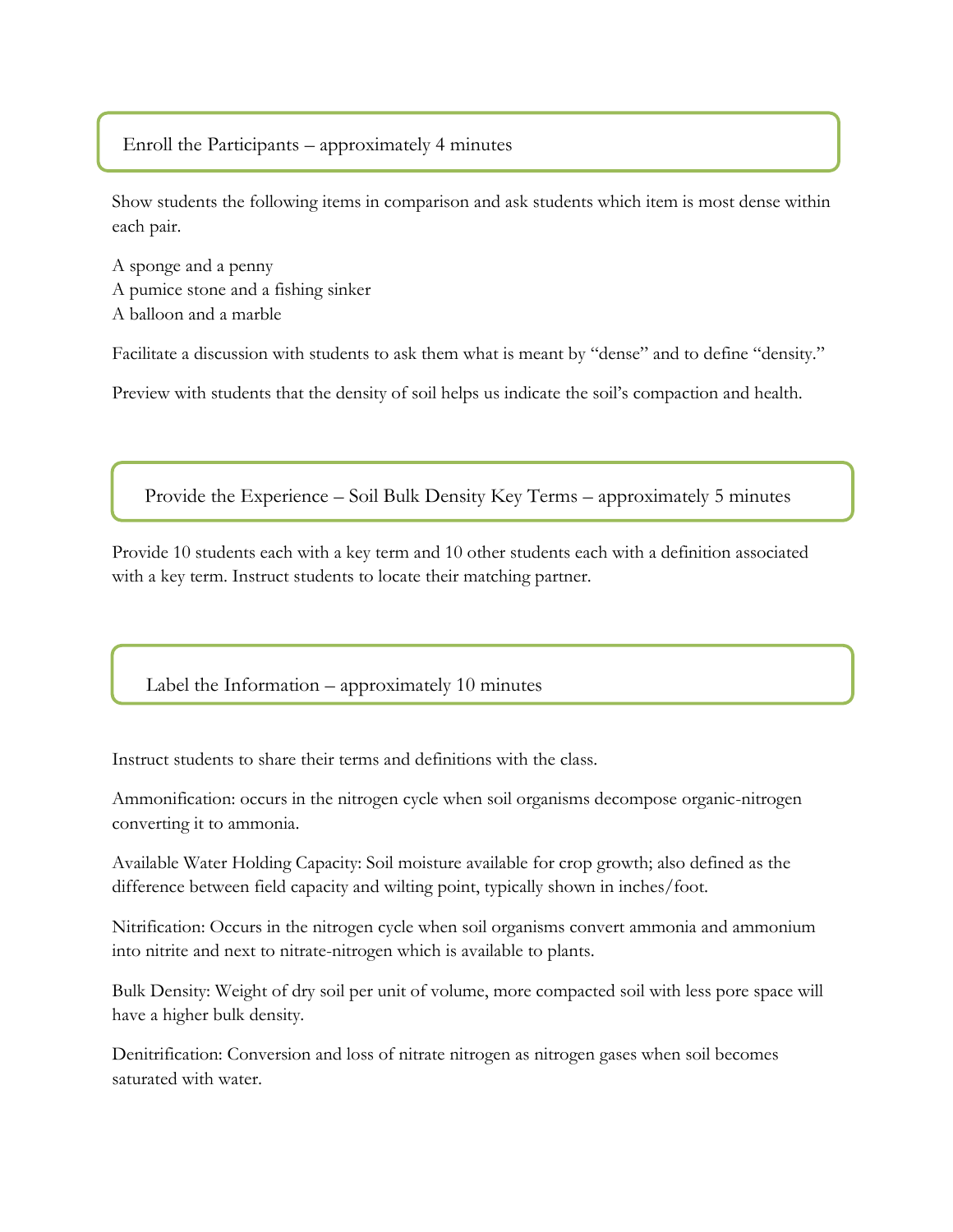Respiration: Carbon dioxide release from soil from several sources (decomposition of organic matter by soil microbes and respiration from roots)

Soil Porosity: Percent of total soil volume made up of pore space.

Soil Water Filled Pore Space: Percent of pore space filled with water.

Soil Water Content, Gravimetric: Weight of soil water per unit of dry soil weight.

Volumetric Water Content: Amount (weight or volume) of water in soil core by volume.

Demonstrate the Relevance – approximately 7 minutes

Instruct students to talk together and formulate ideas about how soil bulk density affects soil health.

Elicit responses, filling in the following information.

- Bulk density affects the following:
	- o Ability of water to infiltrate soil
	- o Rooting depth of plants
	- o Available water capacity
	- o Soil porosity
	- o Plant nutrient availability
	- o Soil microorganism activity
- Bulk density is a measurement of the weight of dry soil
	- o 50% solids (soil particles and organic matter)
	- o 50% pore space (filled with air or water)

Provide the Experience – Factors Affecting Bulk Density – approximately 5 minutes

Reiterate that soil bulk density is the weight of dry soil and that the weight is comprised of 50% solids and 50% pore space.

Instruct half of the class to discuss and develop a list of factors that might affect the solids (soil particles and organic matter) found in soil. Instruct the other half of the class to discuss and develop a list of factors that might affect the pore space (space for water or air) found in soil.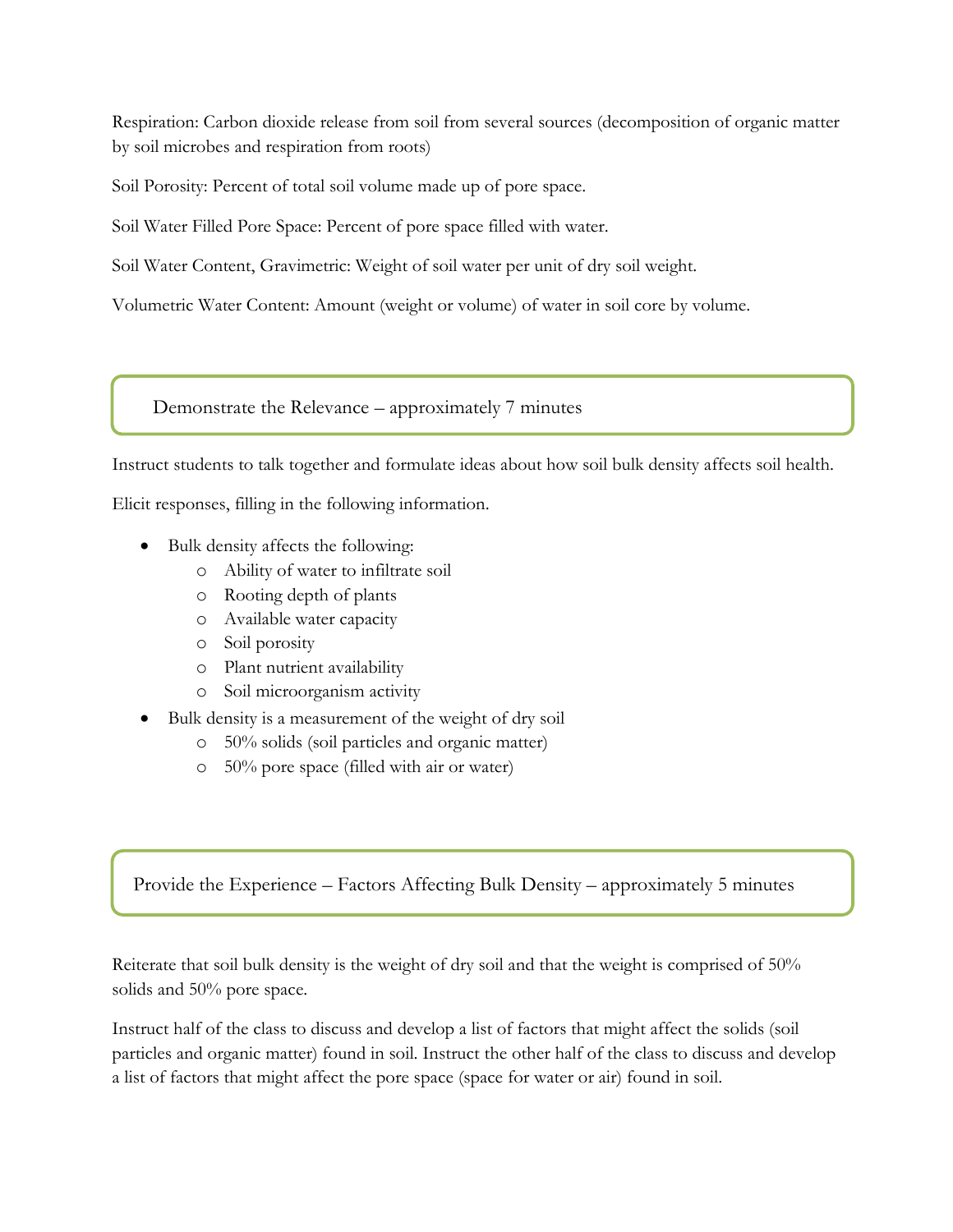#### Label the Information – approximately 5 minutes

The following factors affect soil bulk density:

- Soil organic matter
- Soil texture
- Density of soil mineral
- Packing arrangement of aggregates

Here are additional key points about bulk density:

- Presence and amount of rock fragment, soil depth and soil texture affect the water capacity of soil
- Loose, well-aggregated, porous, high organic matter soils have a lower bulk density
- Sandy soils have a higher bulk density because of less pore space

### Demonstrate the Relevance – approximately 5 minutes

Ask students the following questions:

Based on what you know, what happens to soil bulk density as soil depth increases?

Bulk density increases with soil depth because subsurface layers are more compacted.

What happens to bulk density when fields or gardens are tilled?

Surface bulk density temporarily decreases because of the soil particles being broken up, but the layers below the surface become more compact, increasing bulk density.

How does a higher bulk density impact the ability of roots to support the plant?

The higher the bulk density, the more compact the soil is and the less pore space exists. Higher bulk density makes it difficult for roots to obtain the water and nutrients they need, as well as to grow deep enough to anchor the plant.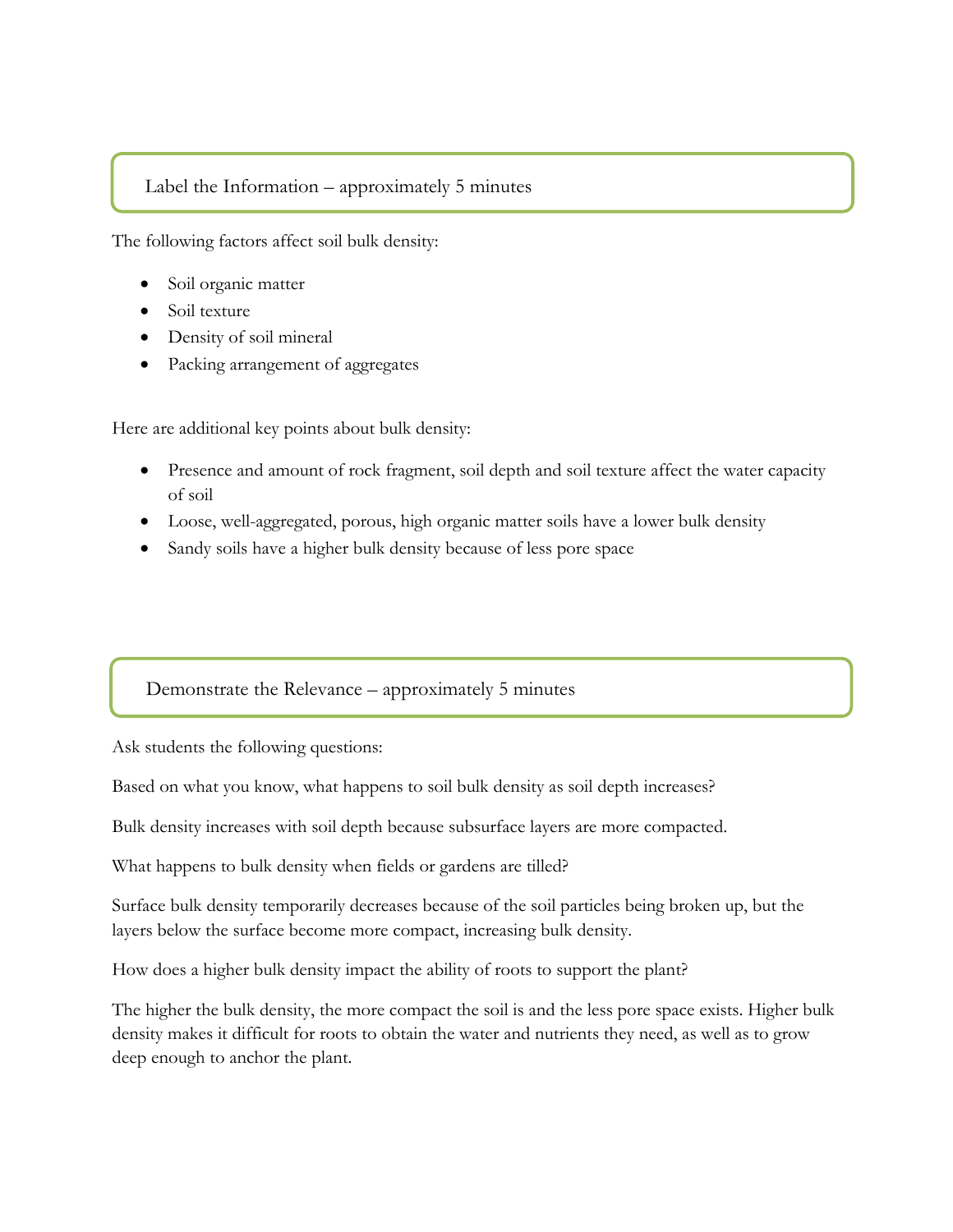Provide the Experience – Bulk Density Management – approximately 3 minutes

Ask students how they believe bulk density could possibly be lowered.

Label the Information – approximately 7 minutes

Bulk Density Management Practices

- Increase soil organic matter
	- o Use no till
	- o Use cover crops
	- o Use solid manure or apply compost
	- o Use high residue crops
- Minimize soil disturbances
	- o Avoid equipment operation on wet soil
	- o Use designated roads or rows for equipment transportation
- Decrease compaction
	- o Reduce the number of trips across the field with equipment
	- o Reduce the amount of time livestock are permitted to be on the soil
- Use multi-crop systems
	- o Plant crops with a variety of rooting depths

Demonstrate the Relevance – approximately 5 minutes

Facilitate a discussion with students that is relevant to them; how does bulk density affect a garden's ability to perform? What steps could be taken to decrease soil bulk density in a garden? In a field?

Provide the Experience – Measure and Interpret Bulk Density – approximately 90 minutes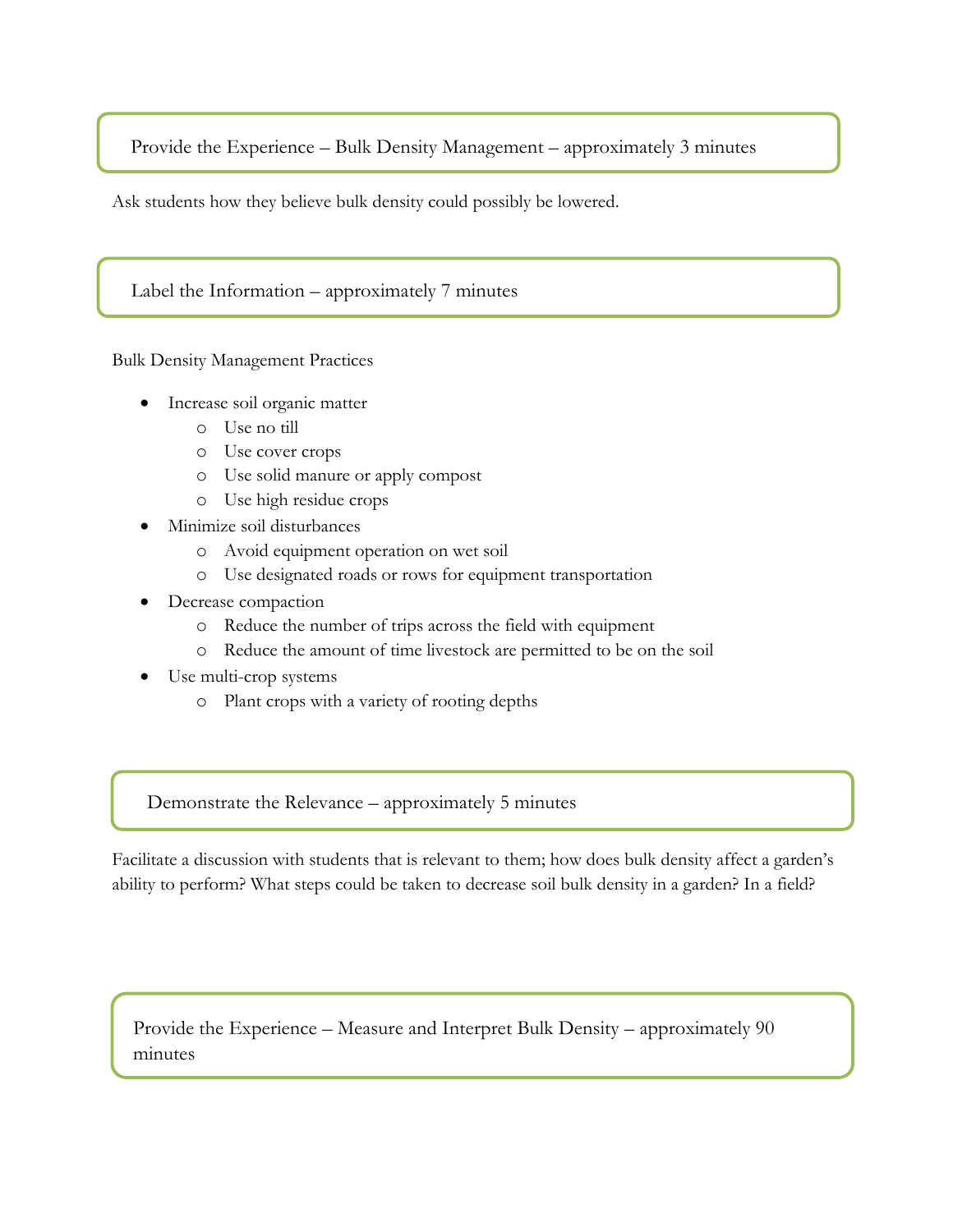Introduce each of the laboratory supplies to the students and review the laboratory processes and procedures with the class. See the guided notes lab for information. If possible, play the NRCS lab instructions video for students.

Students engage in the lab activity.

Label the Information – time varies

Students record information and answer lab questions.

Demonstrate the Relevance – time varies

Discuss with students how bulk density affects the ability of farmers to produce food for consumers.

Review the Content – 7 minutes

Instruct students to work in small groups to create a poster that they can share with other students about soil bulk density facts.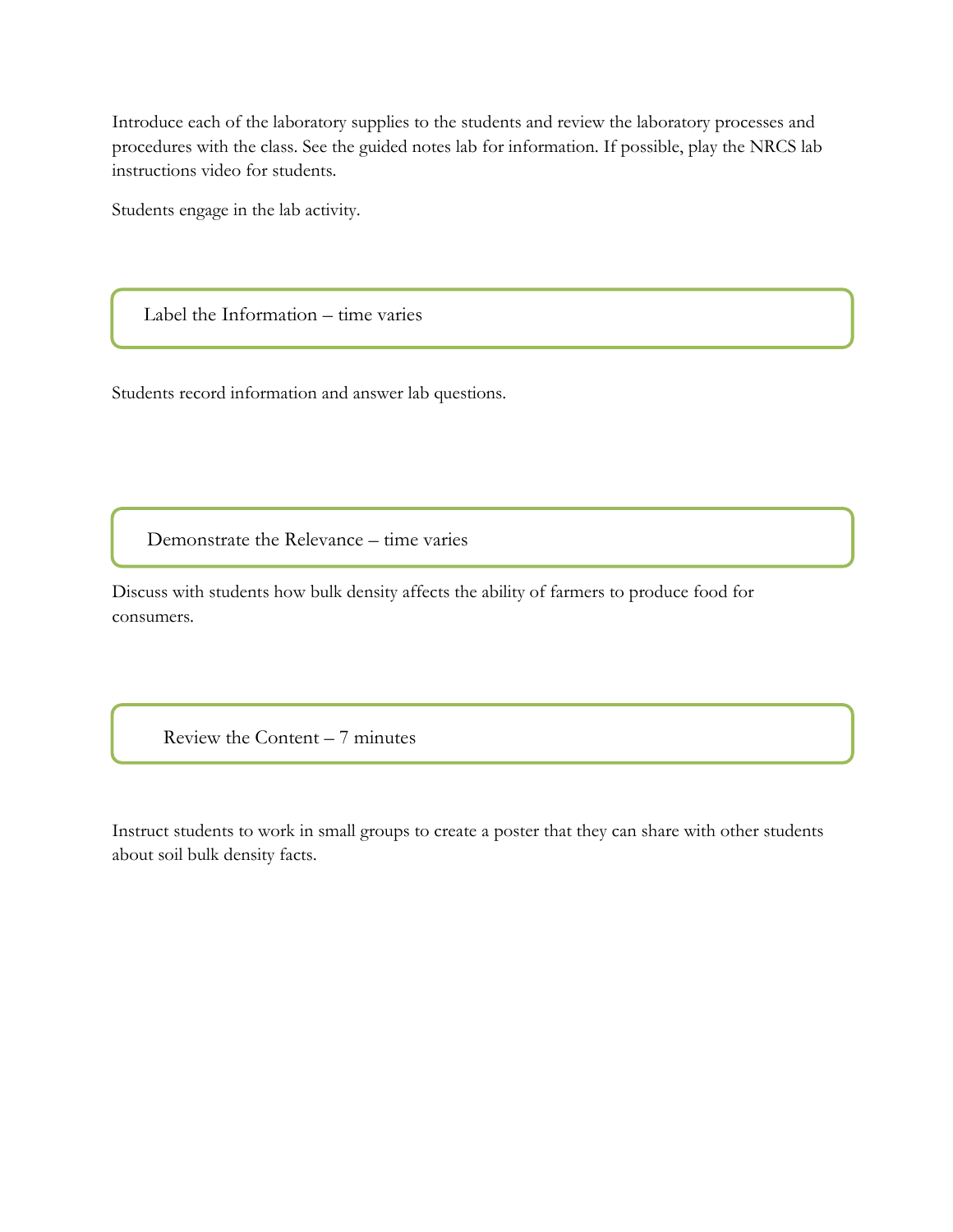### Guided Notes: Soil Bulk Density

Ammonification:

Available Water Holding Capacity:

Nitrification:

Bulk Density:

Denitrification:

Respiration:

Soil Porosity:

Soil Water Filled Pore Space: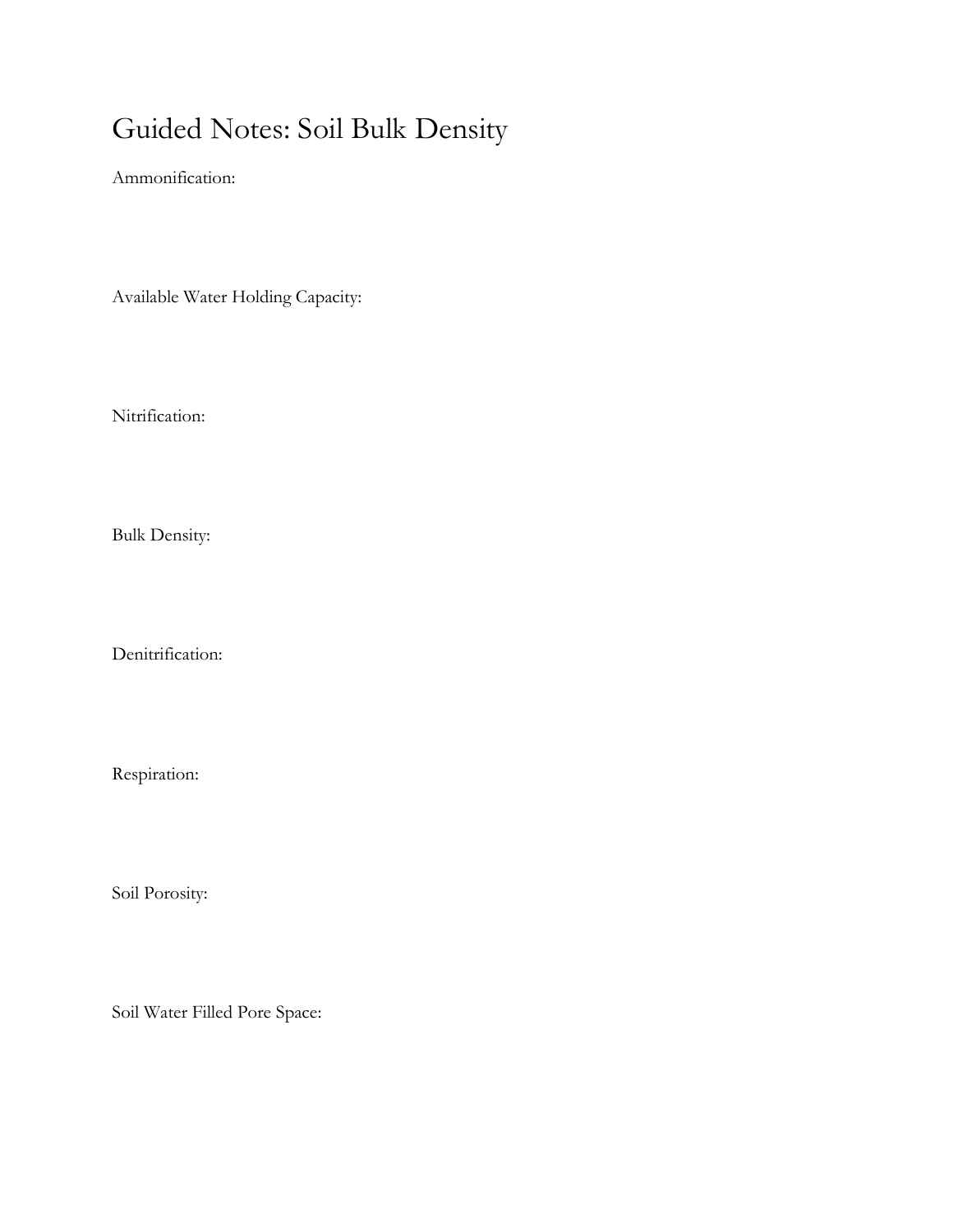Soil Water Content, Gravimetric:

Volumetric Water Content:

Factors that Affect Soil Bulk Density

How do bulk density, moisture and aeration relate?

How do we manage bulk density?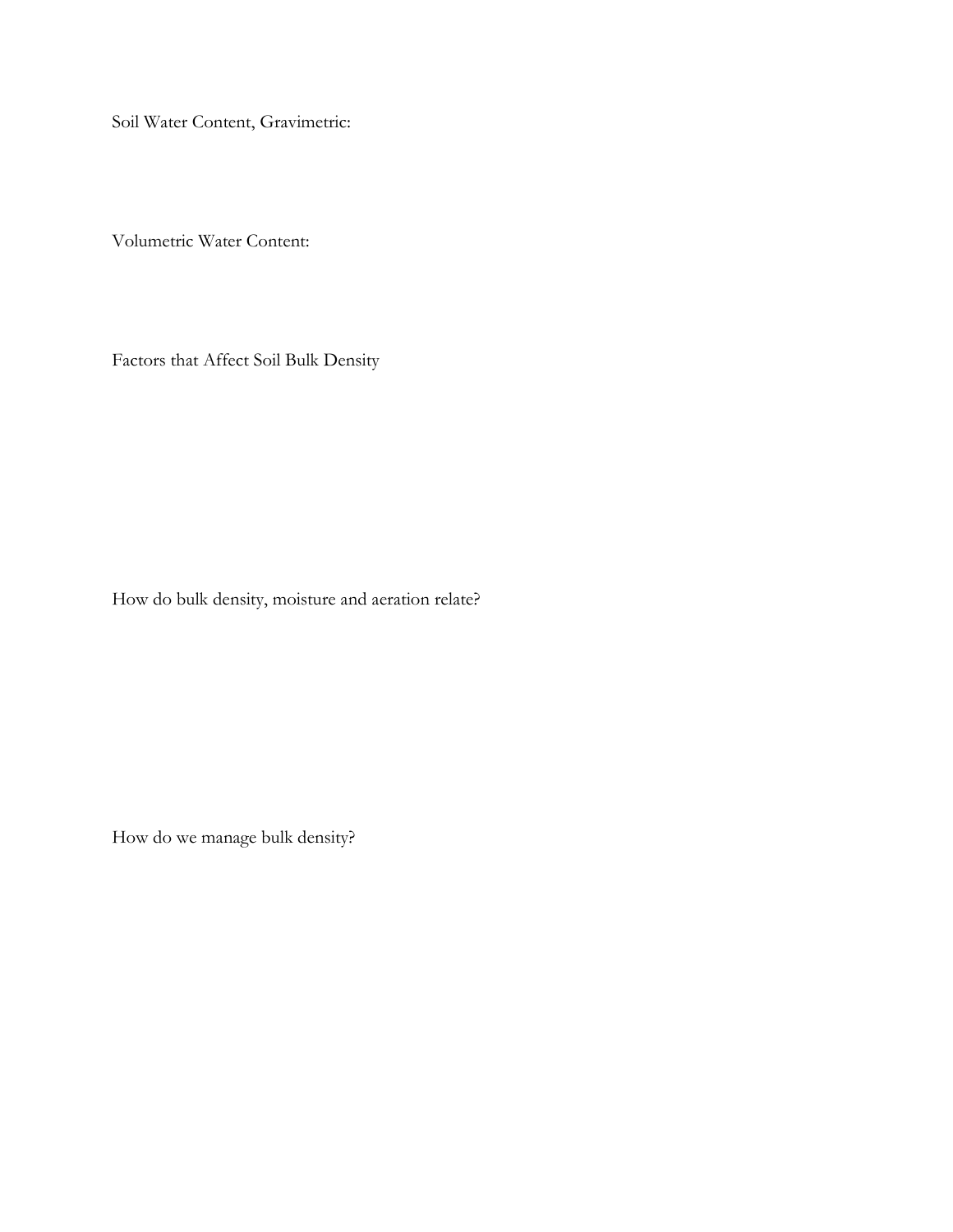### Guided Notes: Soil Bulk Density Laboratory

### **Soil Bulk Density Scenario**

Catherine and Ray want to plant a garden in their new yard, but the best location for the garden doesn't even grow grass currently. The ground is very hard, and they think the bulk density of the soil might be too high for good root penetration. They are hopeful that they can improve the bulk density by planting a variety of plants over the next several years.

### **Laboratory Supplies**

- 3-inch diameter aluminum ring
- Wood block or plastic insertion cap
- Rubber mallet or weight
- Folding trowel
- Flat-bladed knife
- Sealable bags and marker pen
- Scale (1 gram precision)
- $\bullet$  1/8 cup (29.5 mL) measuring scoop
- Ceramic coffee cup
- 18-inch metal rod, probe or space (to check for compaction zone)
- Access to a microwave oven

### **Laboratory Steps**

Bulk density can be measured at the soil surface and/or compacted tillage zone. Bulk density samples should be taken in the same location as infiltration and respiration tests. It may be possible to use the infiltration test sample. For sticky clay soils, a little penetrating oil applied to the ring makes it easier to remove the soil.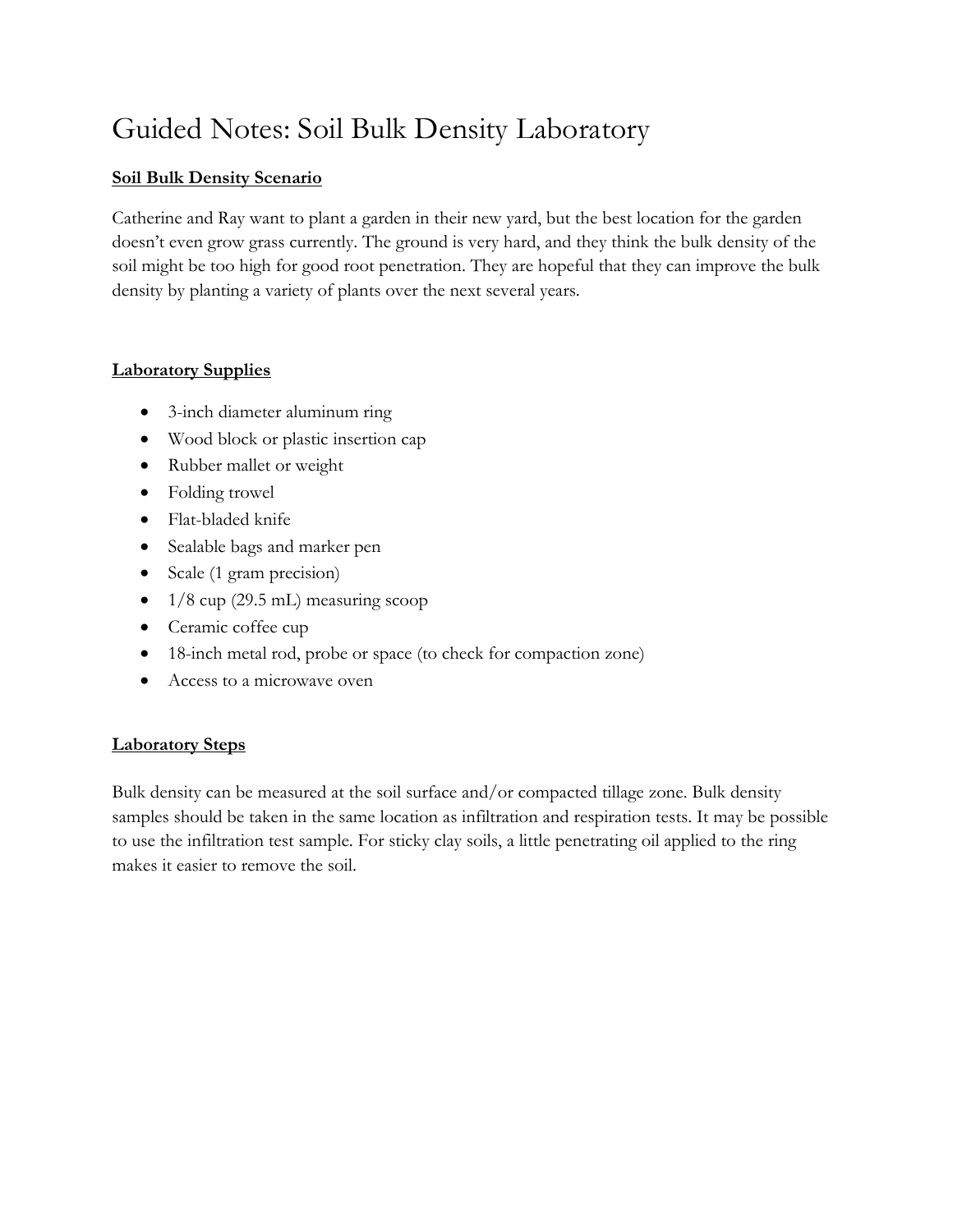#### **Step-by-Step Procedure**

- 1. Carefully clear all residue and then drive the ring to a depth of three inches with a small mallet or weight and a block of wood or plastic cap.
- 2. Remove the ring by cutting around the outside edge with a small 4-inch serrated butter knife and using the small folding trowel underneath of it.
- 3. Carefully lift the ring out, preventing loss of soil by holding the trowel under it.
- 4. Remove excess soil from the bottom of the cylinder with serrated butter knife.
- 5. Place the sample in a plastic sealable bag and label it.
- 6. Weigh the sample in the bag and record its weight in Table 1.
- 7. Weigh an identical clean, empty plastic bag and record its weight in Table 1.
- 8. Weigh an empty microwavable cup to be used in step 9 and record its weight in Table 1.
- 9. Either extract a subsample or dry and weigh the entire sample to determine water content and dry soil weight:
	- a. Mix the sample thoroughly in the bag by kneading it with your fingers.
	- b. Take a 1/8 cup level scoop of loose soil (not packed down) from the plastic bag and place it in the cup weighted in step 8. Use more than one scoop to increase accuracy of the measurement.
- 10. Weigh the moist subsample in the cup before drying it and record the weight in Table 1.
- 11. Place the cup containing the subsample in a microwave and dry the sample for two or more four-minute cycles at medium power.
- 12. To determine if soil is dry, weigh the subsample in a cup after each 4-minute cycle. When the weight no longer changes after a drying cycle, it is dry.
- 13. Record its weight in Table 1.

### Interpretations

Complete Table 1 for bulk density and soil water content determination and compare the results to the same soil texture listed in Table 2 to determine relative restrictions to root growth or compaction concerns. Complete Tables 3, 4 and 5 for soil water and porosity determination.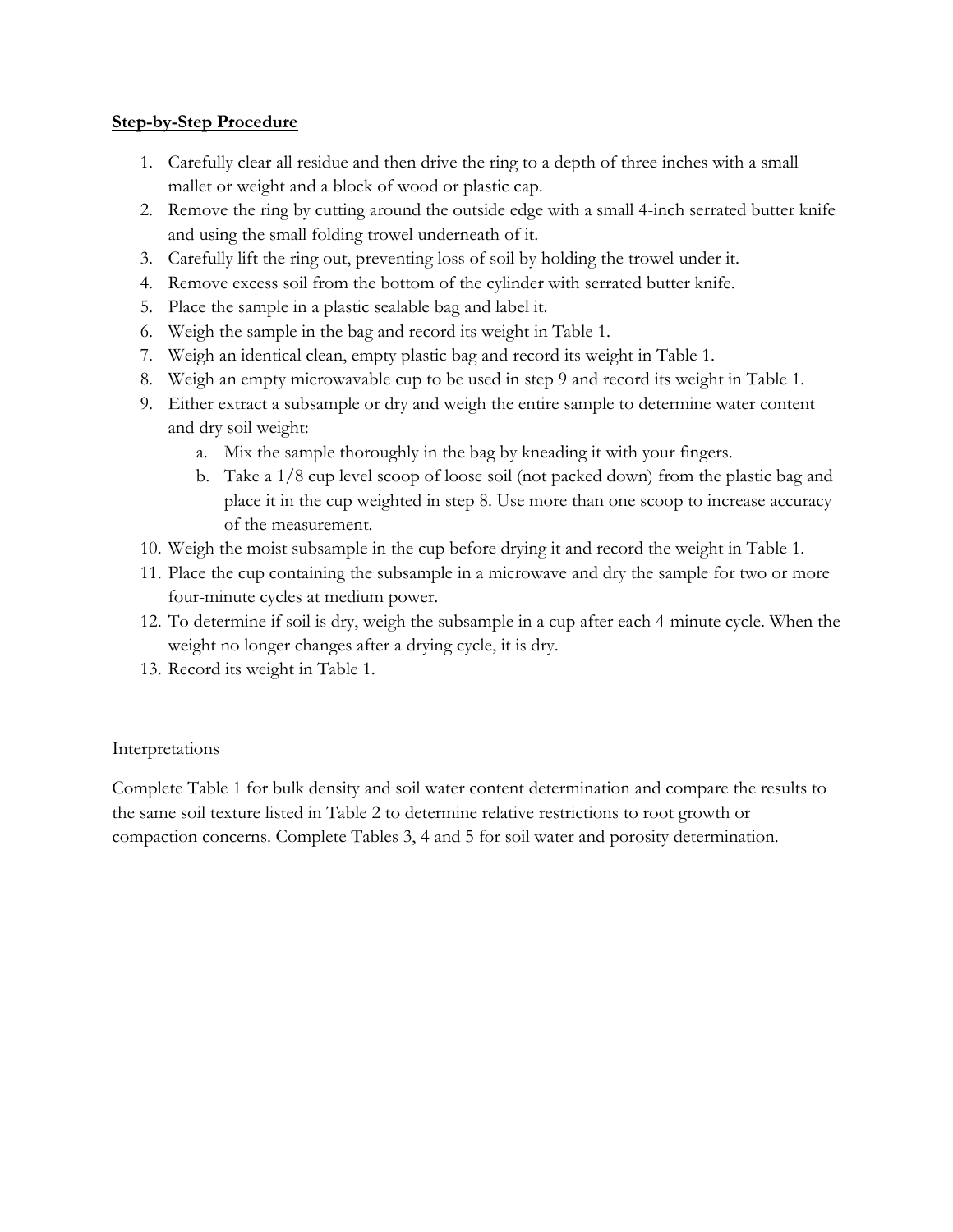| Sample | (a)                                                                          | (b)                                      | (c)                         | (d)                                              | (e)                                                         | (f)                                                     | (g)                                            | (h)                                                  | $\begin{pmatrix} 1 \end{pmatrix}$  |
|--------|------------------------------------------------------------------------------|------------------------------------------|-----------------------------|--------------------------------------------------|-------------------------------------------------------------|---------------------------------------------------------|------------------------------------------------|------------------------------------------------------|------------------------------------|
| Site   | Weight<br>of field<br>moist<br>$\mathrm{soil}$ +<br>sample<br>bag<br>(grams) | Weight<br>of<br>sample<br>bag<br>(grams) | Weight<br>of cup<br>(grams) | Weight<br>of cup<br>$+$ moist<br>soil<br>(grams) | Weight<br>$\sigma$ f<br>moist<br>soil<br>(grams)<br>$(d-c)$ | Weight<br>of dry<br>$\mathrm{soil}$ +<br>cup<br>(grams) | Dry<br>weight<br>of soil<br>(grams)<br>$(f-c)$ | Soil water<br>content<br>(grams/gram)<br>$(d-c)/(g)$ | Soil bulk<br>density<br>$(g/cm^3)$ |
|        |                                                                              |                                          |                             |                                                  |                                                             |                                                         |                                                |                                                      |                                    |
|        |                                                                              |                                          |                             |                                                  |                                                             |                                                         |                                                |                                                      |                                    |
|        |                                                                              |                                          |                             |                                                  |                                                             |                                                         |                                                |                                                      |                                    |
|        |                                                                              |                                          |                             |                                                  |                                                             |                                                         |                                                |                                                      |                                    |
|        |                                                                              |                                          |                             |                                                  |                                                             |                                                         |                                                |                                                      |                                    |
|        |                                                                              |                                          |                             |                                                  |                                                             |                                                         |                                                |                                                      |                                    |
|        |                                                                              |                                          |                             |                                                  |                                                             |                                                         |                                                |                                                      |                                    |

Table 1. Bulk density and soil water content (core method). Refer to calculations below for details.

**Volume of Soil Core (cm<sup>3</sup>**

 $\pi r^2$  x height

**Soil Water Content Using a Subsample (g/g) Example 1** (e - g)/(g)

(weight of moist soil - weight of oven dry soil) (34g – 27g) = **0.259 g of water/g of soil** Weight of oven dry soil and 27g

**) (refer to Figure 11) Example 1 (refer to Figure 11)**

x height 3.14 x (3.66 cm)<sup>2</sup> x (7.62 cm) = **321 cm<sup>3</sup>**

#### **Calculating the Dry Weight of the Bulk Sample Based on Soil Water Content of Subsample (grams)**

Dry wt of soil bulk sample =  $[Wt$  of field moist soil + bag (grams) - Wt of bag (grams)] [1 + Soil Water content (g/g)]

**Example 1:** dry wt of bulk sample =  $[(a - b)/(1 + h)] = (490 g - 5 g) = 385 g$  $(1 + .259)$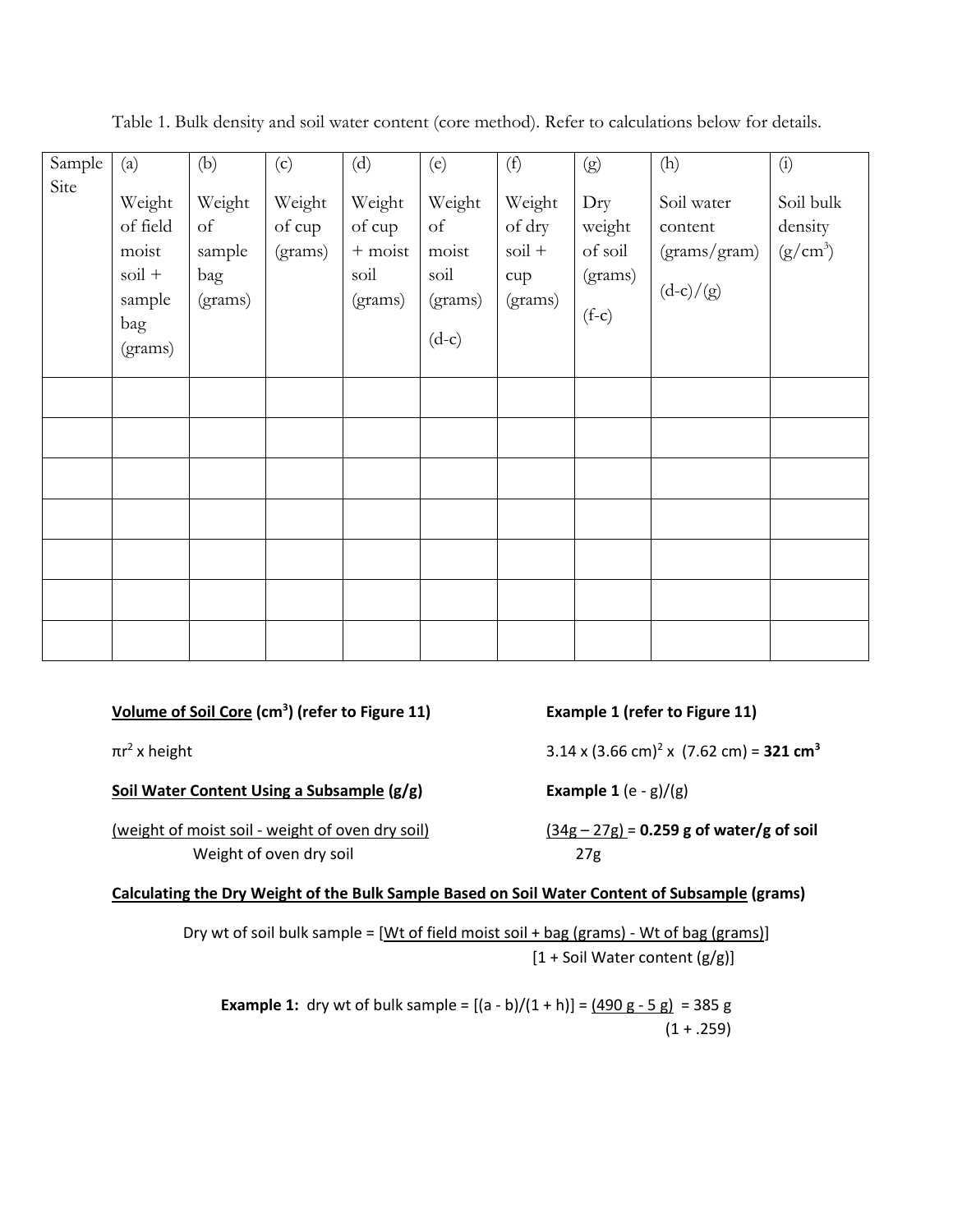#### **Bulk Density Calculation (g/cm<sup>3</sup> )**

Bulk Density = Dry wt of bulk sample ÷ volume of soil core

**Example 1:** bulk density =  $385g \div 321$  cm<sup>3</sup> =  $1.20$  g/cm<sup>3</sup>

| <b>Soil Texture</b>                     | <b>Ideal bulk</b>        | <b>Bulk densities that</b> | <b>Bulk densities</b>    |  |
|-----------------------------------------|--------------------------|----------------------------|--------------------------|--|
|                                         | densities for plant      | affect root growth         | that restrict root       |  |
|                                         | growth                   | (grams/cm <sup>3</sup> )   | growth                   |  |
|                                         | (grams/cm <sup>3</sup> ) |                            | (grams/cm <sup>3</sup> ) |  |
| Sands, loamy sands                      | < 1.60                   | 1.69                       | > 1.80                   |  |
| Sandy loams, loams                      | < 1.40                   | 1.63                       | > 1.80                   |  |
| Sandy clay loams, clay loams            | < 1.40                   | 1.60                       | >1.75                    |  |
| Silts, silt loams                       | < 1.40                   | 1.60                       | >1.75                    |  |
| Silt loams, silty clay loams            | < 1.40                   | 1.55                       | > 1.65                   |  |
| Sandy clays, silty clays, clay<br>loams | < 1.10                   | 1.49                       | > 1.58                   |  |
| Clays ( $> 45\%$ clay)                  | < 1.10                   | 1.39                       | >1.47                    |  |

Table 2. General relationship of soil bulk density to root growth based on soil texture.

### **Soil Water Content and Porosity Calculations**

Table 3. Soil water content.

| Sample Site | Soil Water Content (by<br>Wt) $(g/g)$ (from h in<br>Table 2) | <b>Bulk density</b><br>$(g/cm3)$ from<br>Table 2 | * Volumetric<br>water content<br>$(g/cm^3)$ | ** Inches of<br>water/ft. of soil<br>depth |
|-------------|--------------------------------------------------------------|--------------------------------------------------|---------------------------------------------|--------------------------------------------|
| Example 1   | 0.259                                                        | $1.2 \text{ g/cm}^3$                             | $0.3108$ g/cm <sup>3</sup>                  | 3.7''/ft                                   |
|             |                                                              |                                                  |                                             |                                            |
|             |                                                              |                                                  |                                             |                                            |
|             |                                                              |                                                  |                                             |                                            |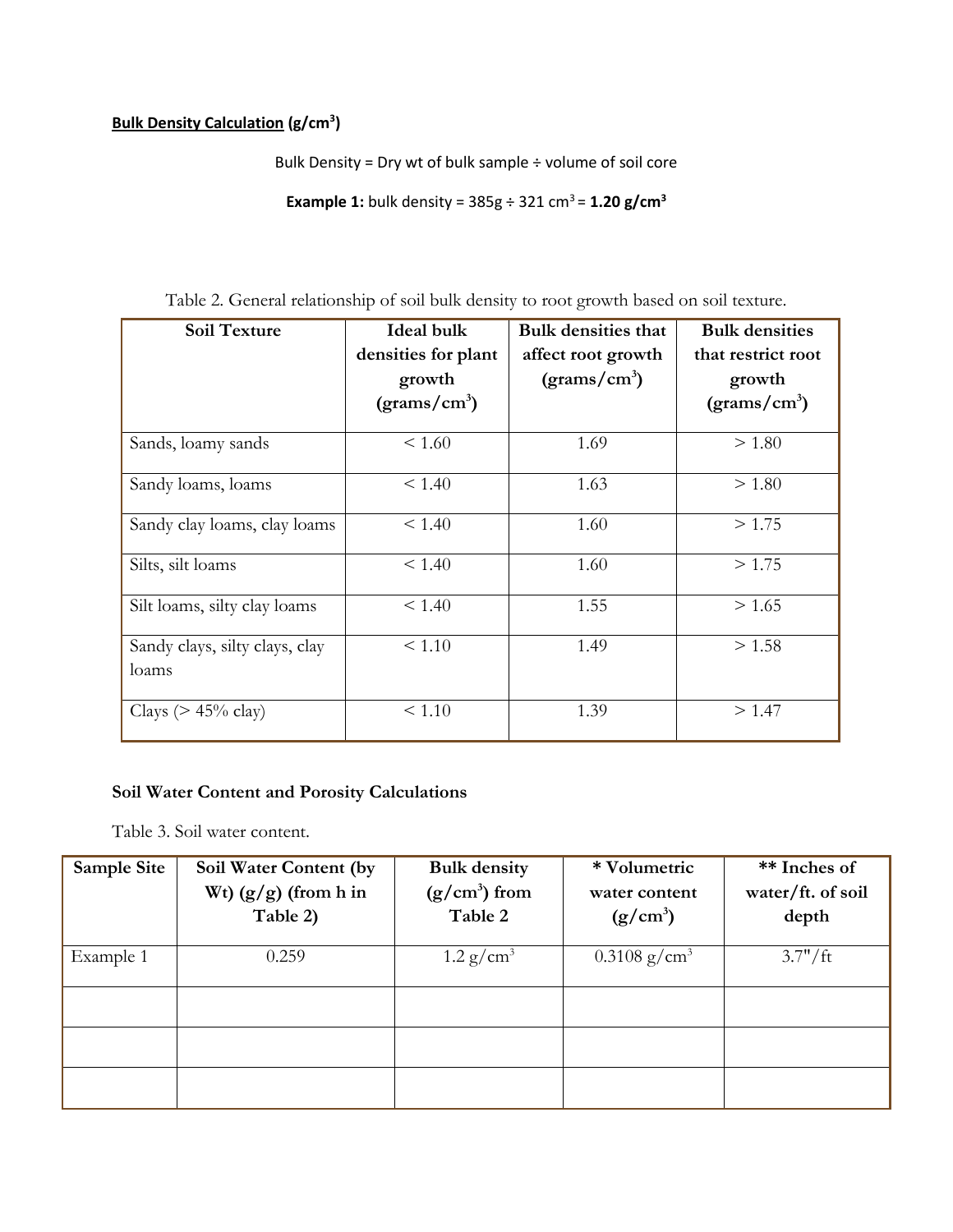### \* Volumetric water content (g/cm<sup>3</sup>) = soil water content (g/g) x bulk density (g/cm<sup>3</sup>) \*\* Inches of water/ft. of soil depth = volumetric water content x  $12''/ft$

Table 4. Soil porosity (%).

| Sample Site | <b>Bulk Density</b><br>$(grams/cm3)$ from<br>Table 2 | Calculation<br>1 - (soil bulk density /<br>2.65) | * Soil porosity $(\%)$ |
|-------------|------------------------------------------------------|--------------------------------------------------|------------------------|
| Example 1   | $1.2$ grams/cm <sup>3</sup>                          | $1 - (1.2/2.65)$                                 | $0.547$ or 54.7%       |
|             |                                                      |                                                  |                        |
|             |                                                      |                                                  |                        |

\* Soil porosity  $\left(\frac{0}{0}\right)$  = 1 - (soil bulk density / 2.65). The default value of 2.65 is used as a rule of thumb based on the average bulk density of rock with no pore space.

Table 5. Soil water filled pore space  $(^{0}_{0})$ .

| Volumetric water<br>Sample |                                             | Soil porosity | <b>Volumetric Water</b>                    | * Soil Water-      |  |
|----------------------------|---------------------------------------------|---------------|--------------------------------------------|--------------------|--|
| <b>Site</b>                | content                                     |               | Content / Soil porosity                    | <b>Filled Pore</b> |  |
|                            | $\frac{1}{2}$ (grams/cm <sup>3</sup> ) from | from Table 4  | x 100                                      | Space              |  |
|                            | Table 3                                     |               |                                            |                    |  |
| Ex. 1                      | $0.3108$ grams/cm3                          | 0.547         | $0.3108$ g/cm <sup>3</sup> / .547 x<br>100 | .568 or $56.8\%$   |  |
|                            |                                             |               |                                            |                    |  |
|                            |                                             |               |                                            |                    |  |
|                            |                                             |               |                                            |                    |  |

\* Soil water-filled pore space  $(\%)$  = (volumetric water content / soil porosity) x 100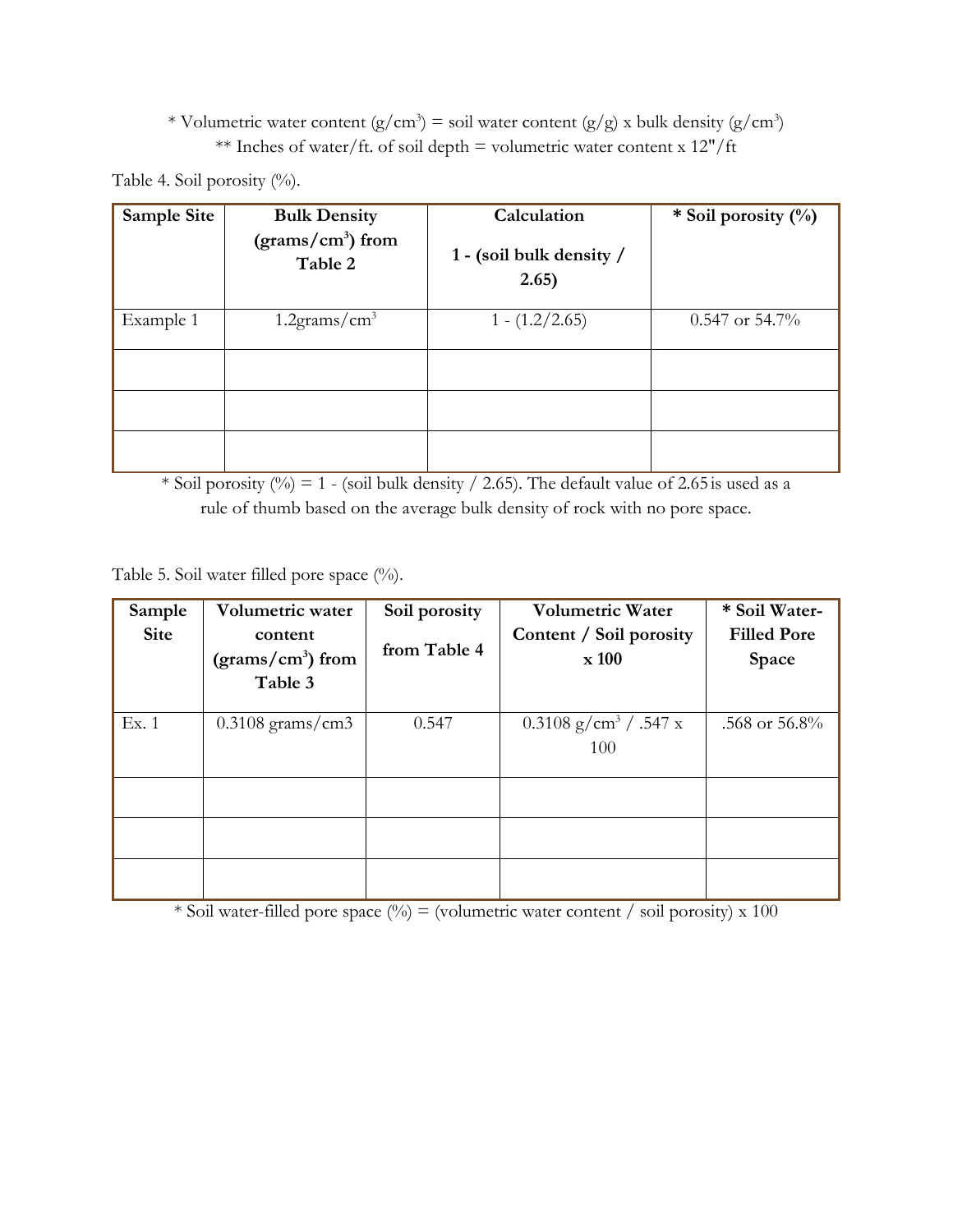How did the soil bulk density results differ from what you expected?

Compare the bulk density results to the values found in Table 2 for the same soil texture of your sample. Are bulk density levels ideal based on the soil texture? Why or why not?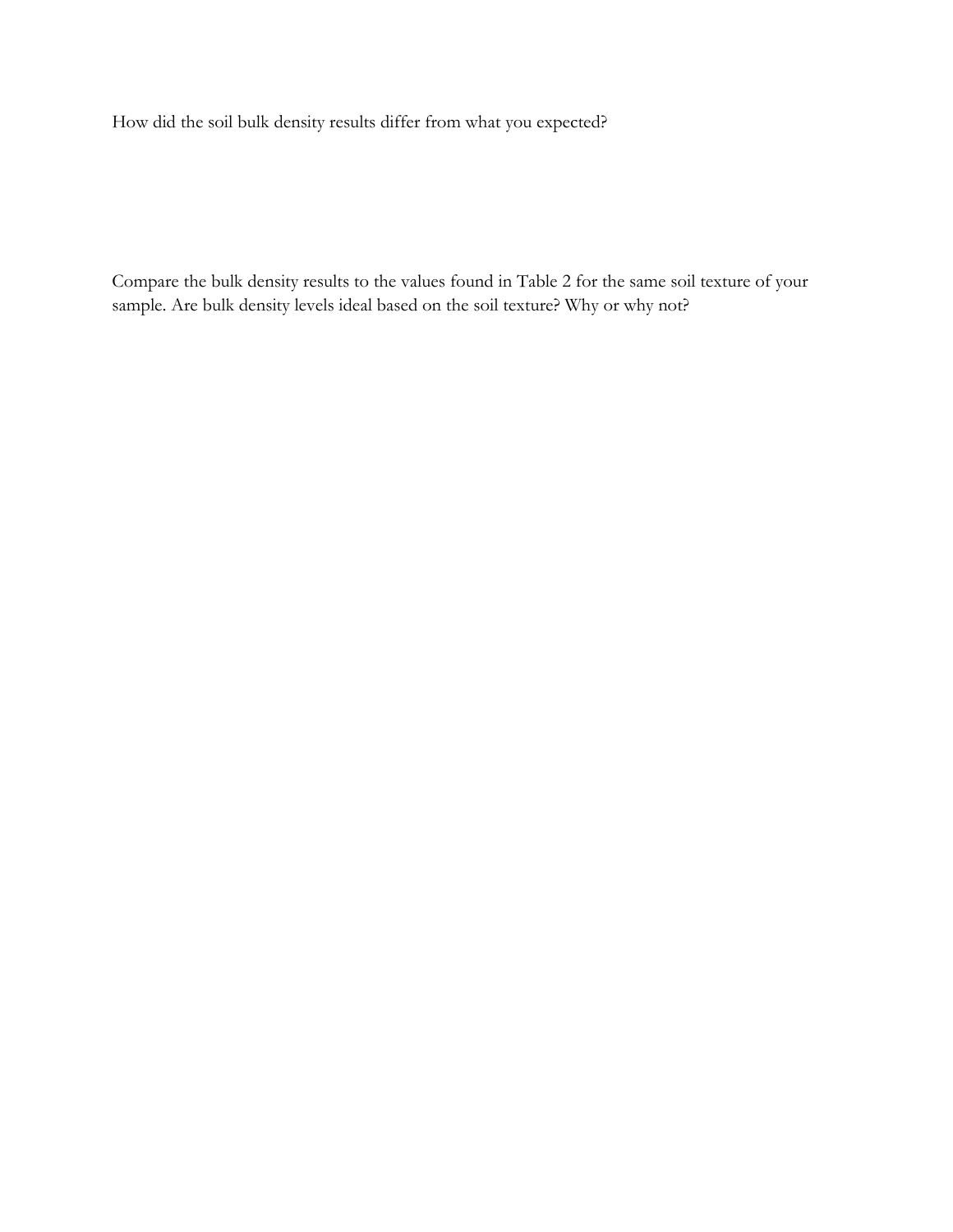### Ammonification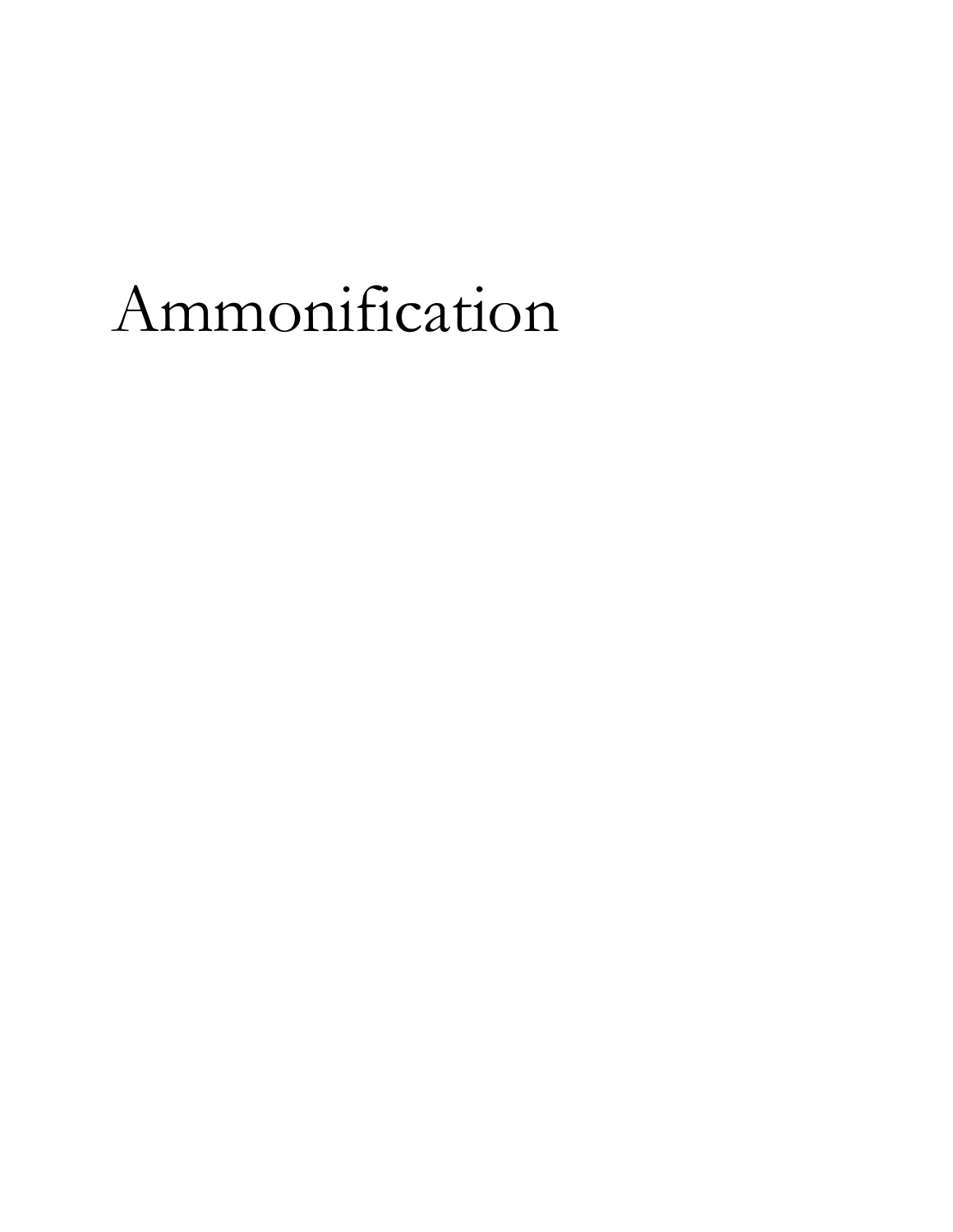occurs in the nitrogen cycle when soil organisms decompose organicnitrogen converting it to ammonia.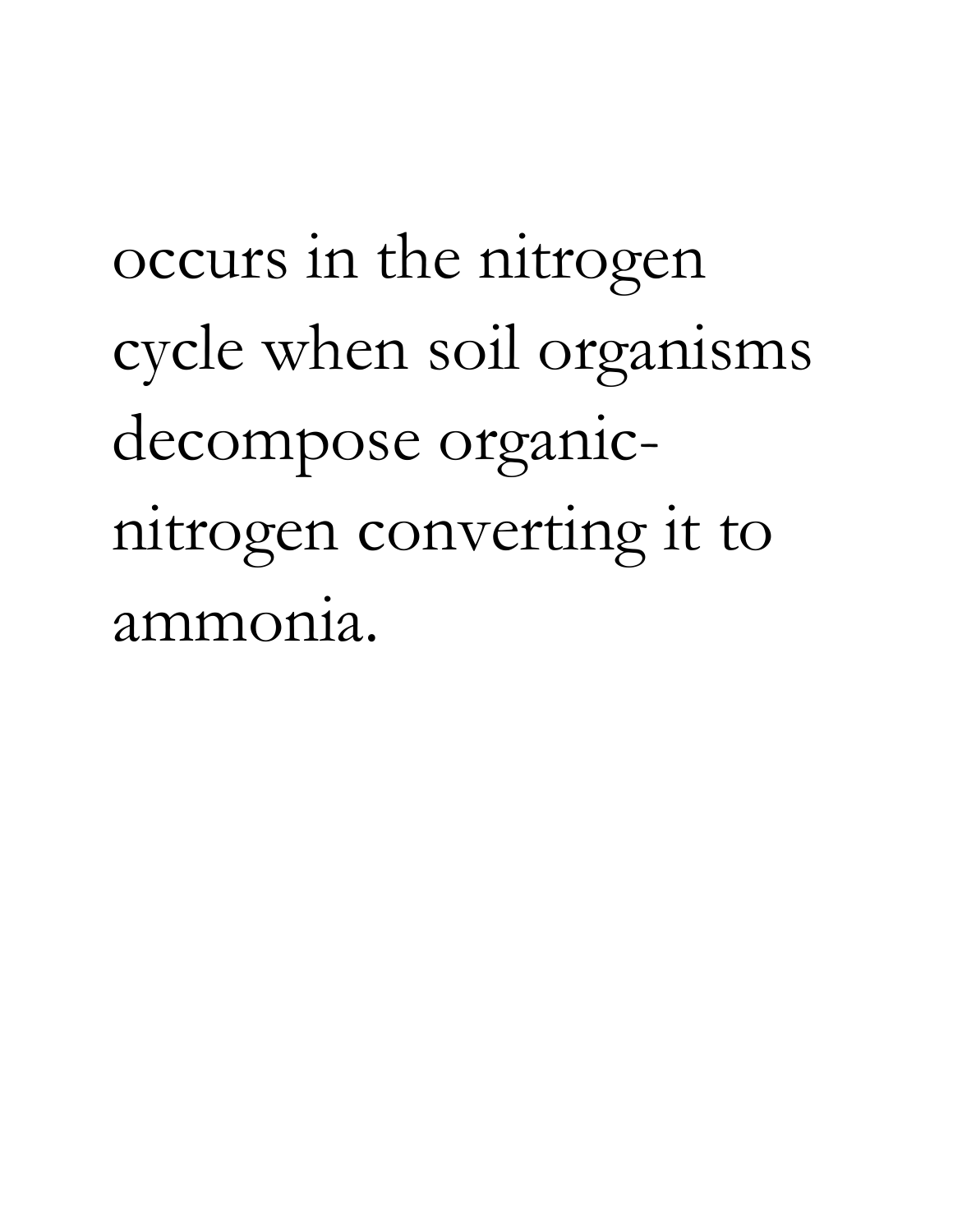## Available Water Holding Capacity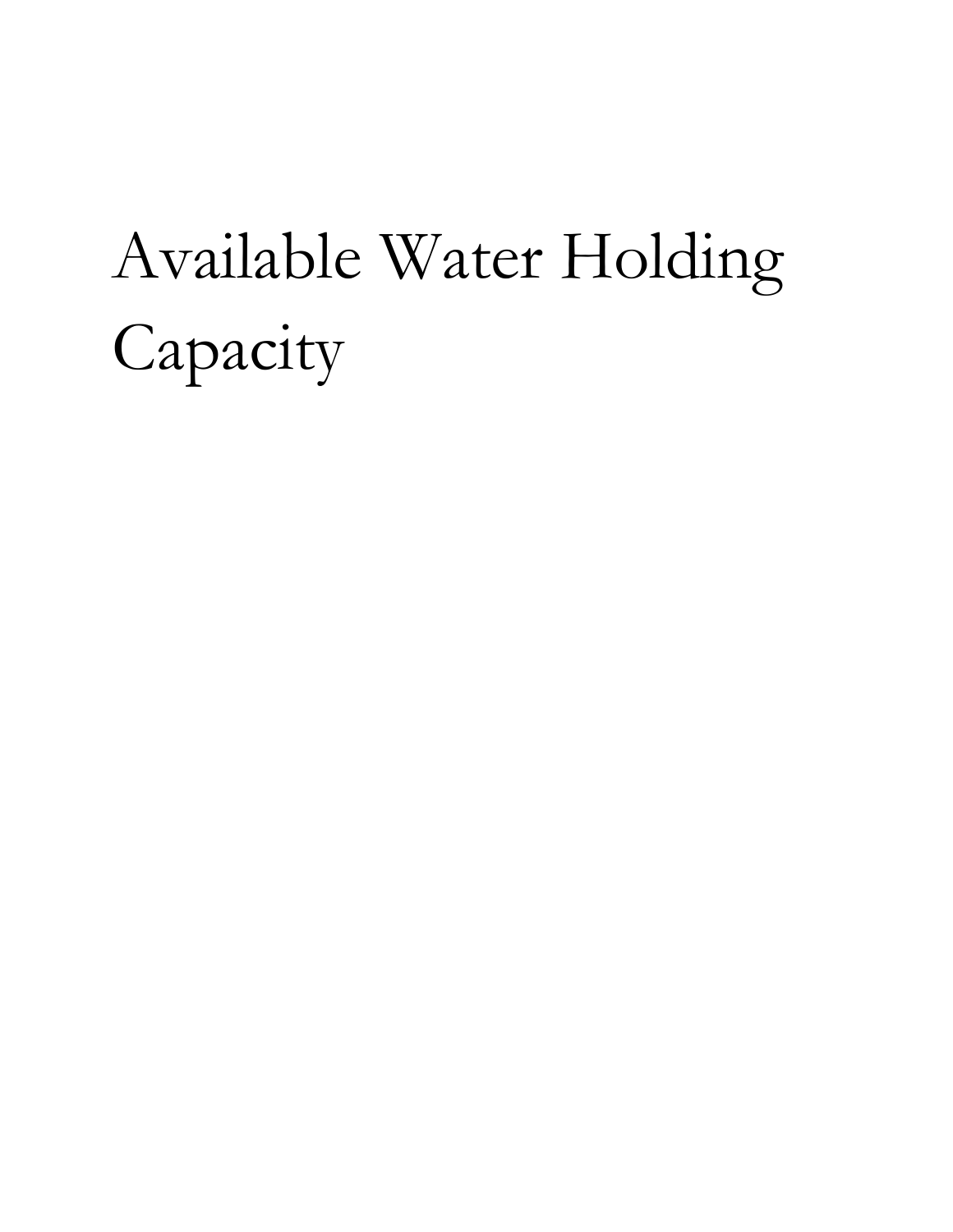Soil moisture available for crop growth; also defined as the difference between field capacity and wilting point, typically shown in inches/foot.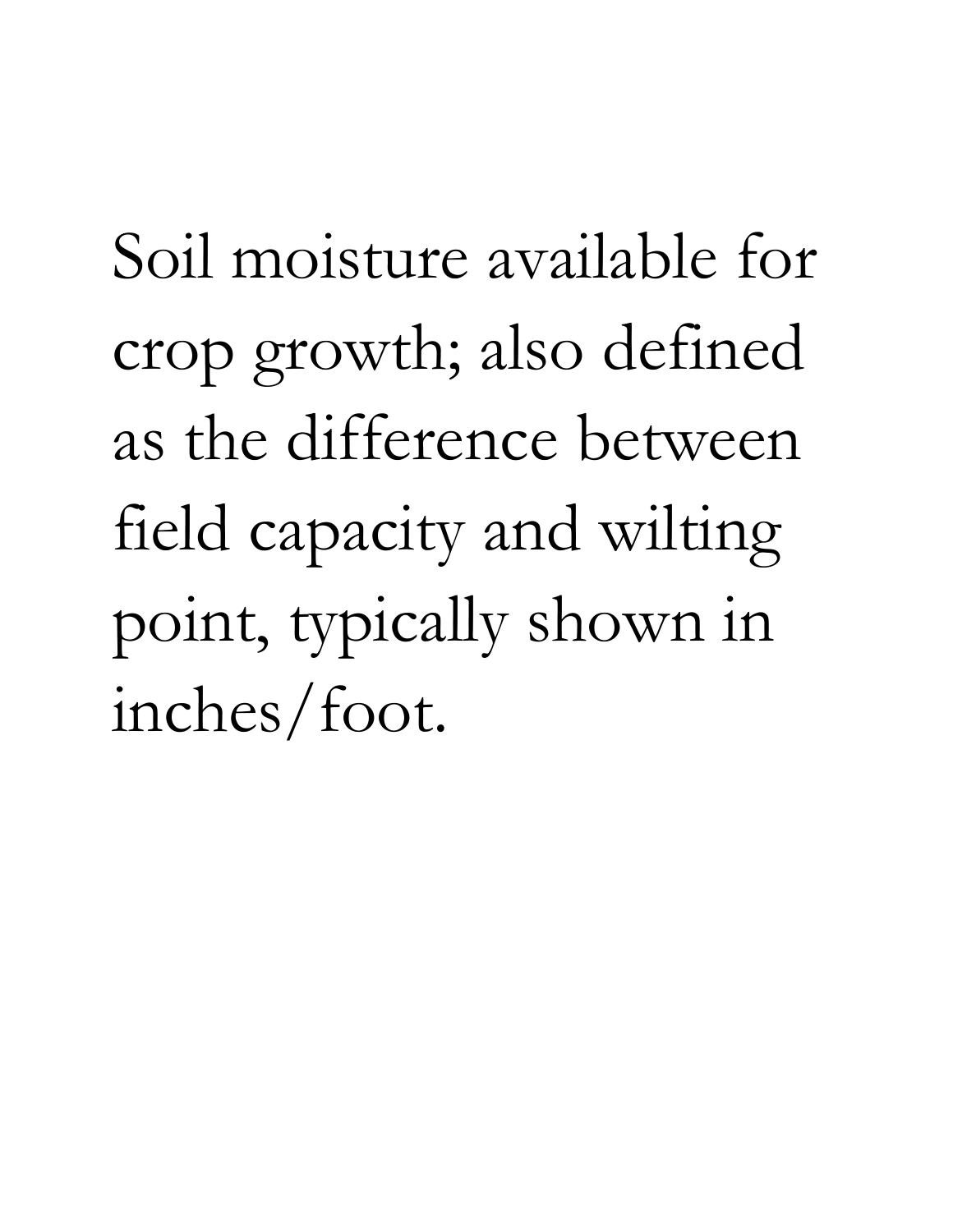## Nitrification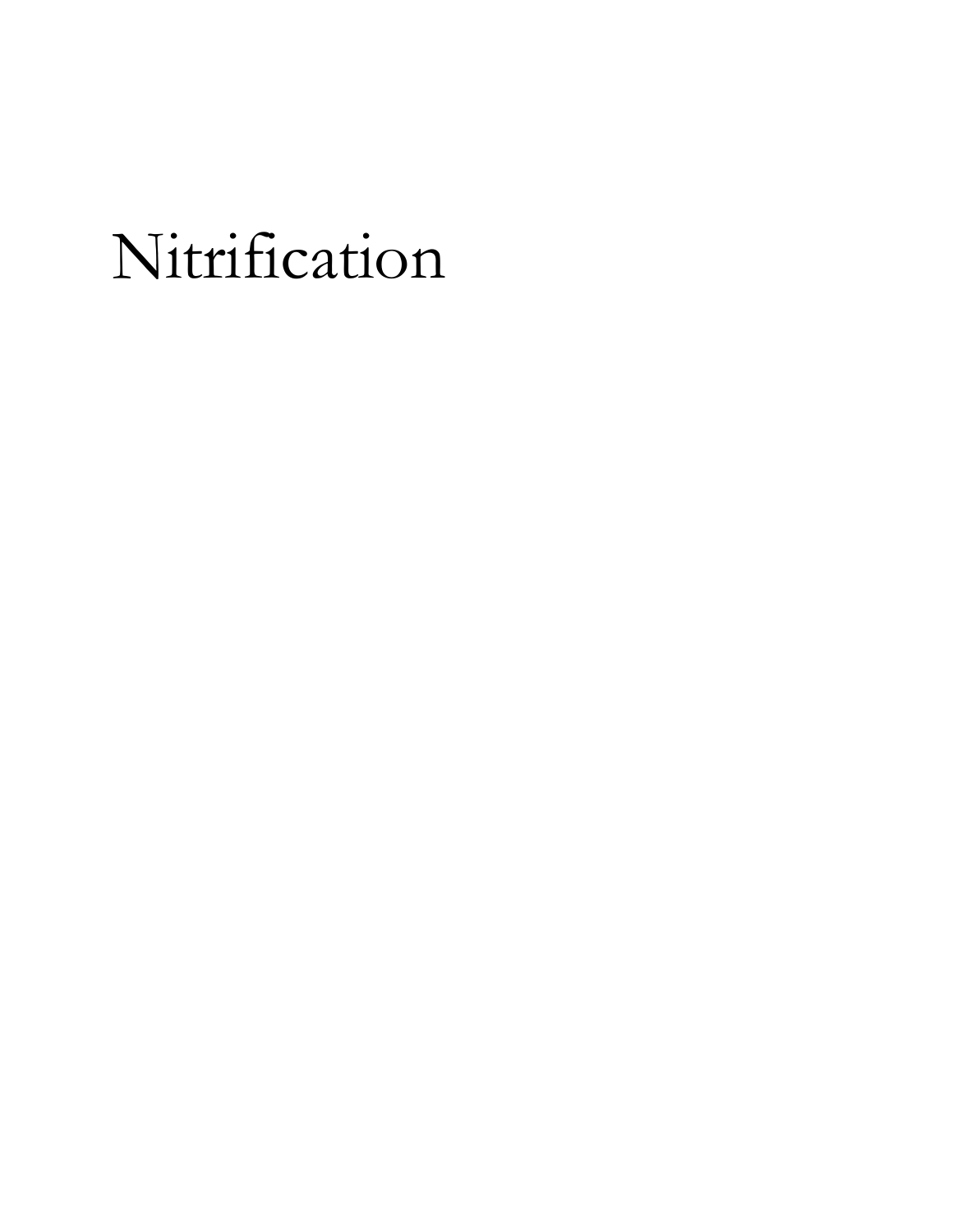Occurs in the nitrogen cycle when soil organisms convert ammonia and ammonium into nitrite and next to nitratenitrogen which is available to plants.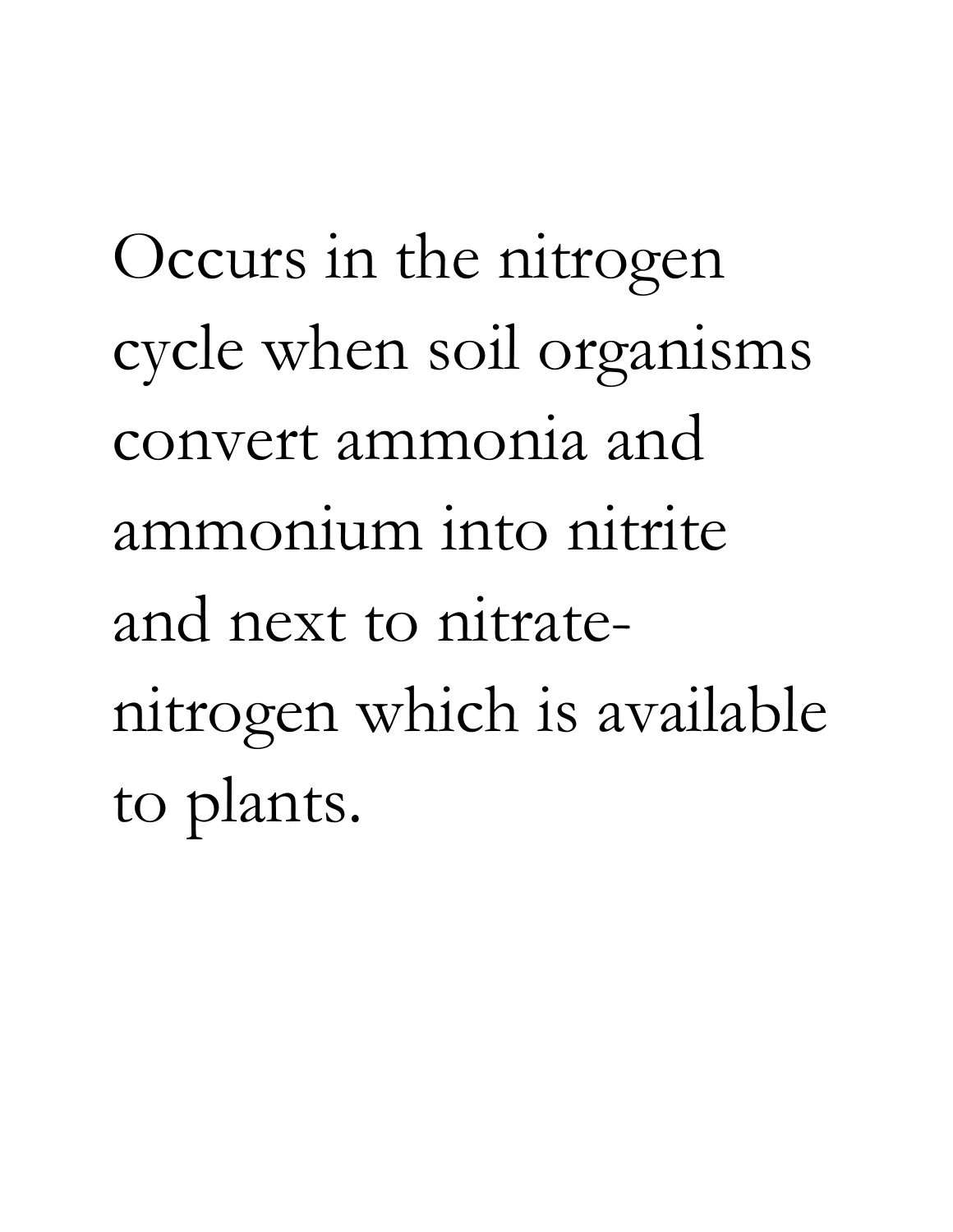## Bulk Density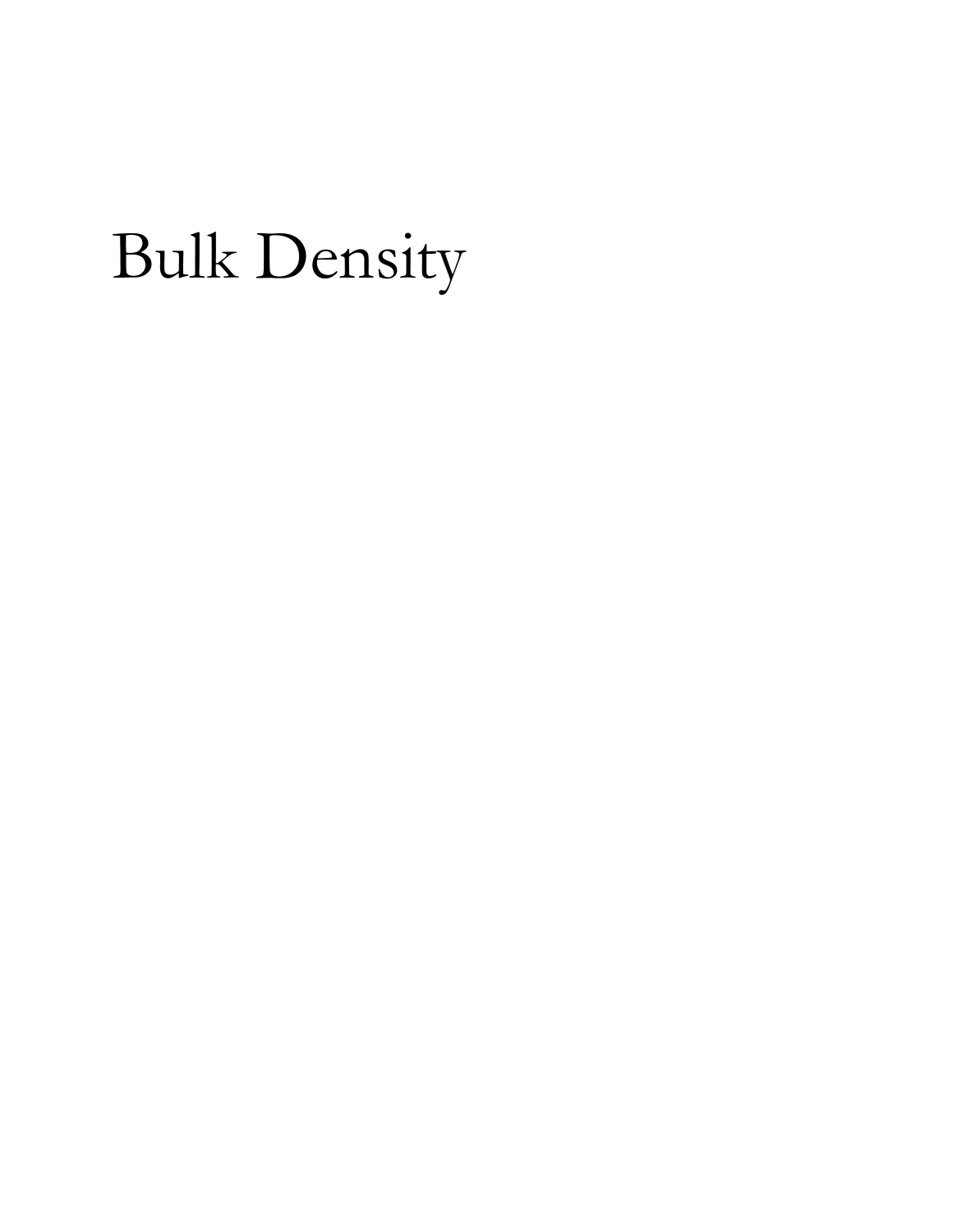# Weight of dry soil per unit of volume, more compacted soil with less pore space will have a higher bulk density.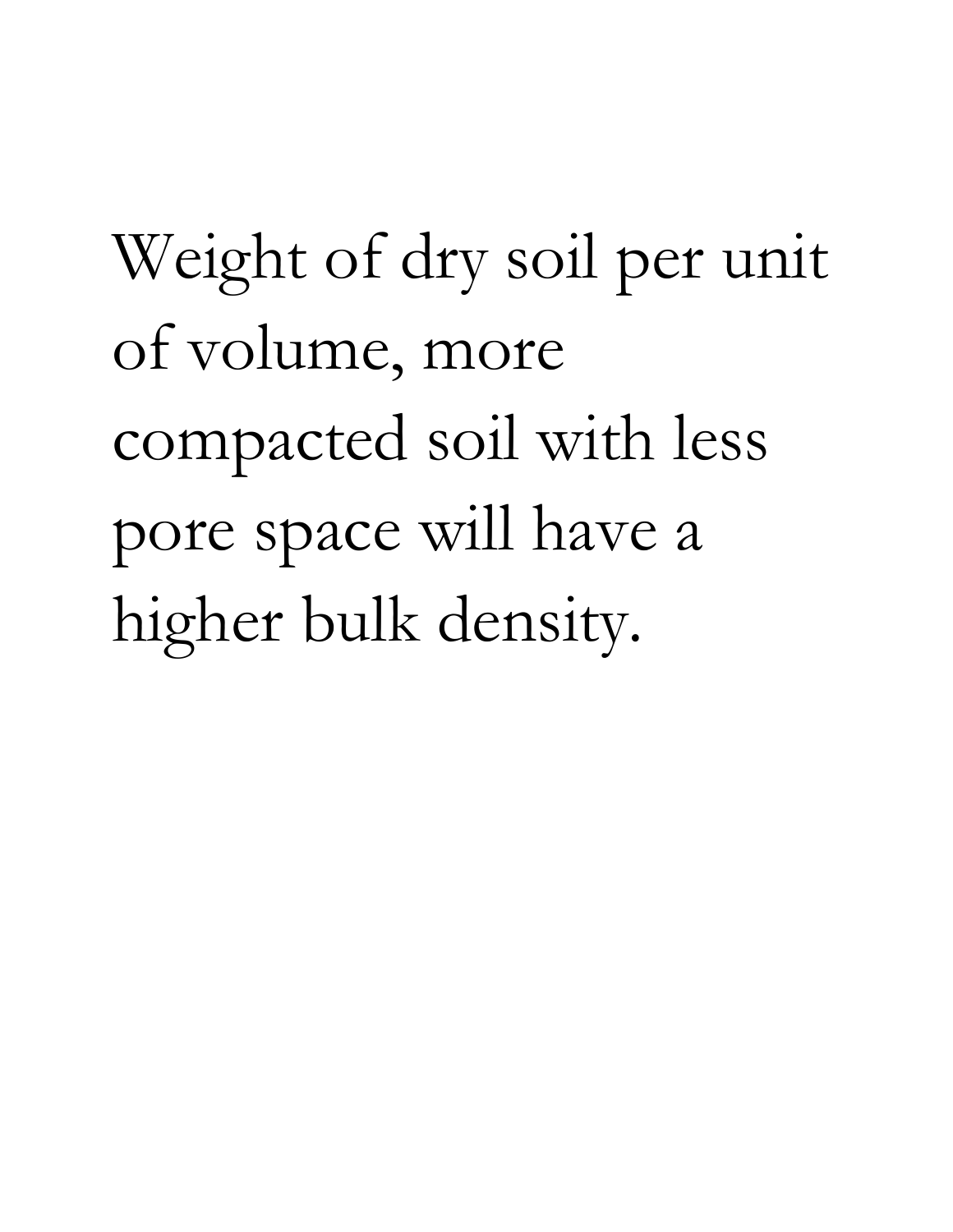## Denitrification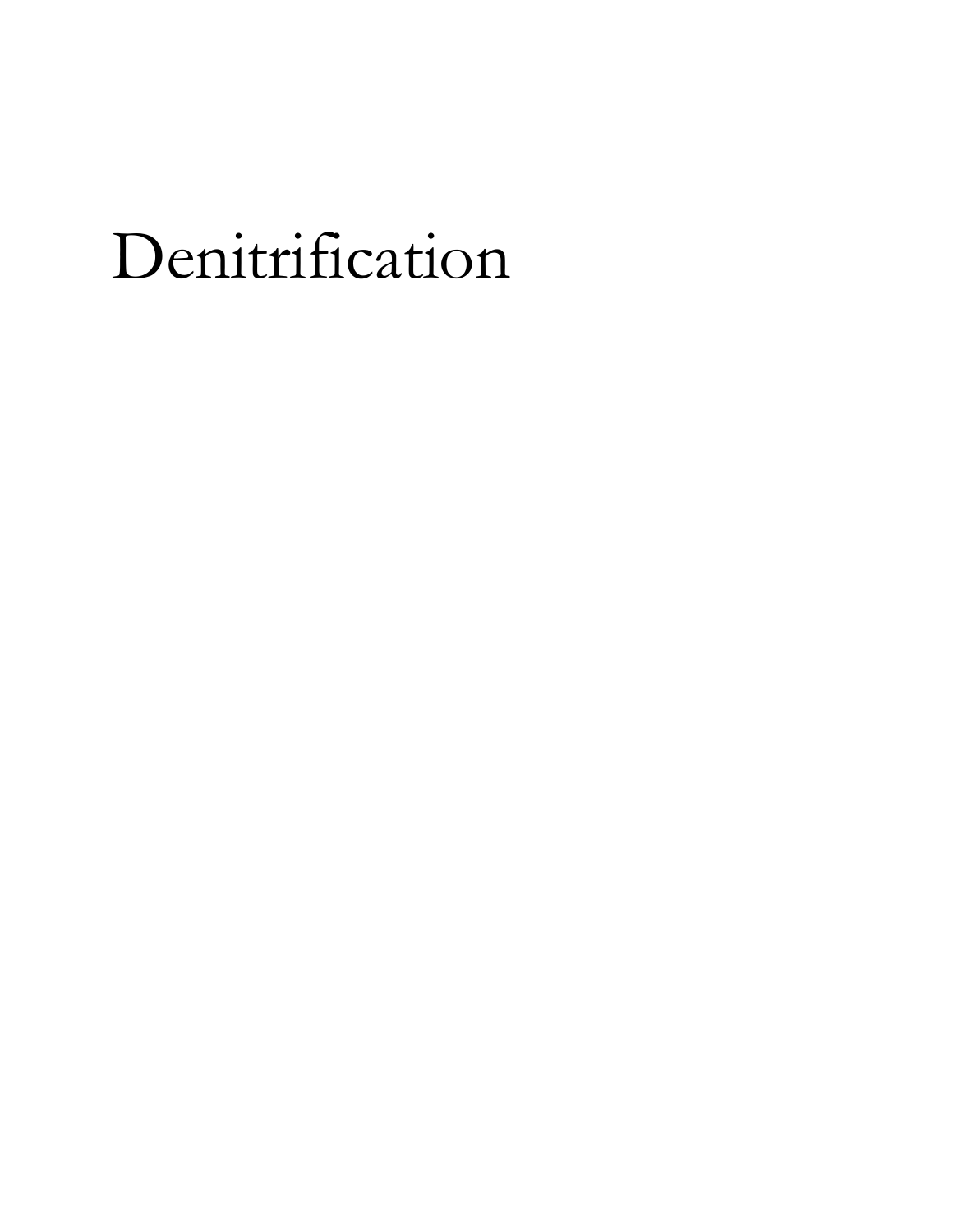# Conversion and loss of nitrate nitrogen as nitrogen gases when soil becomes saturated with water.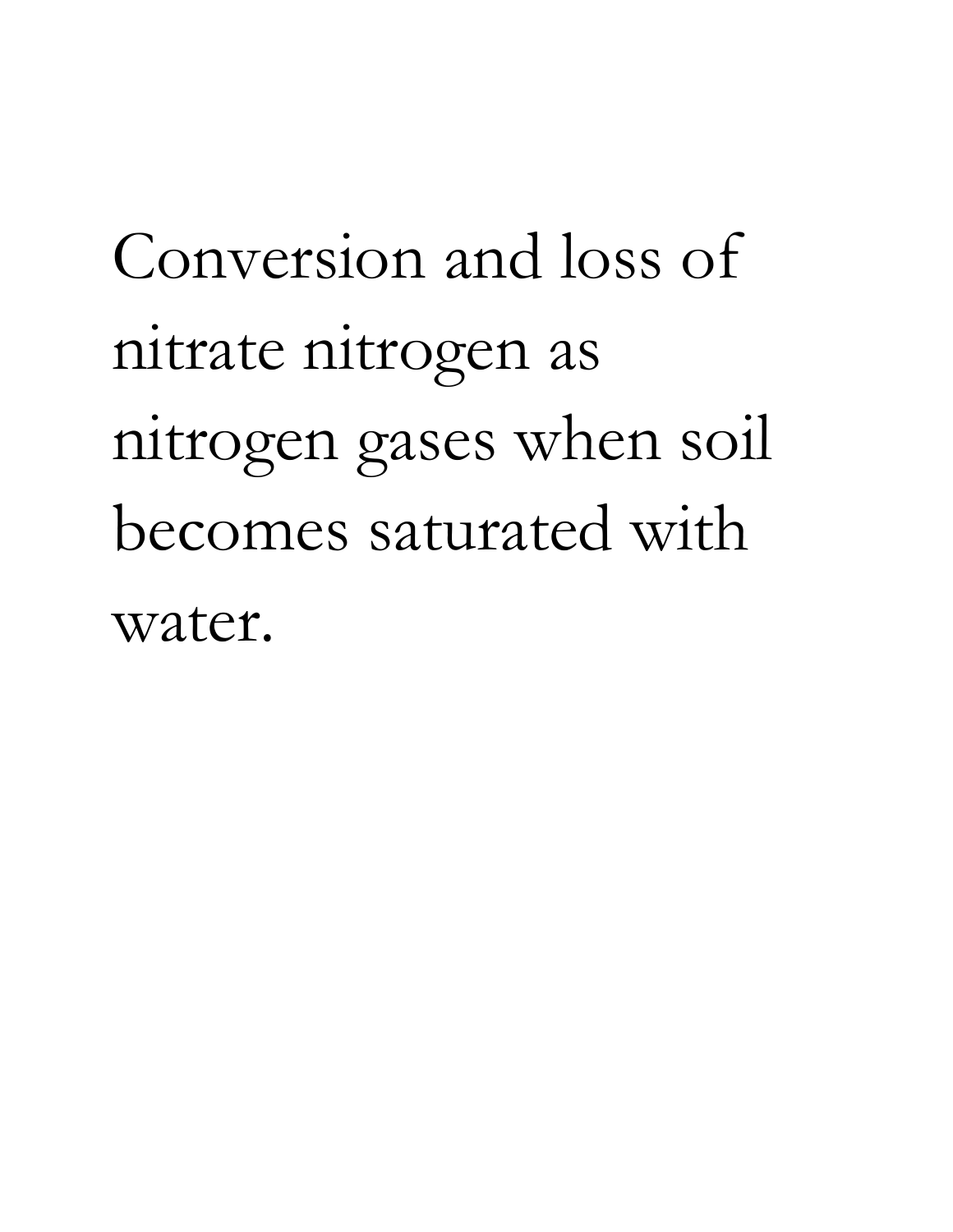## Respiration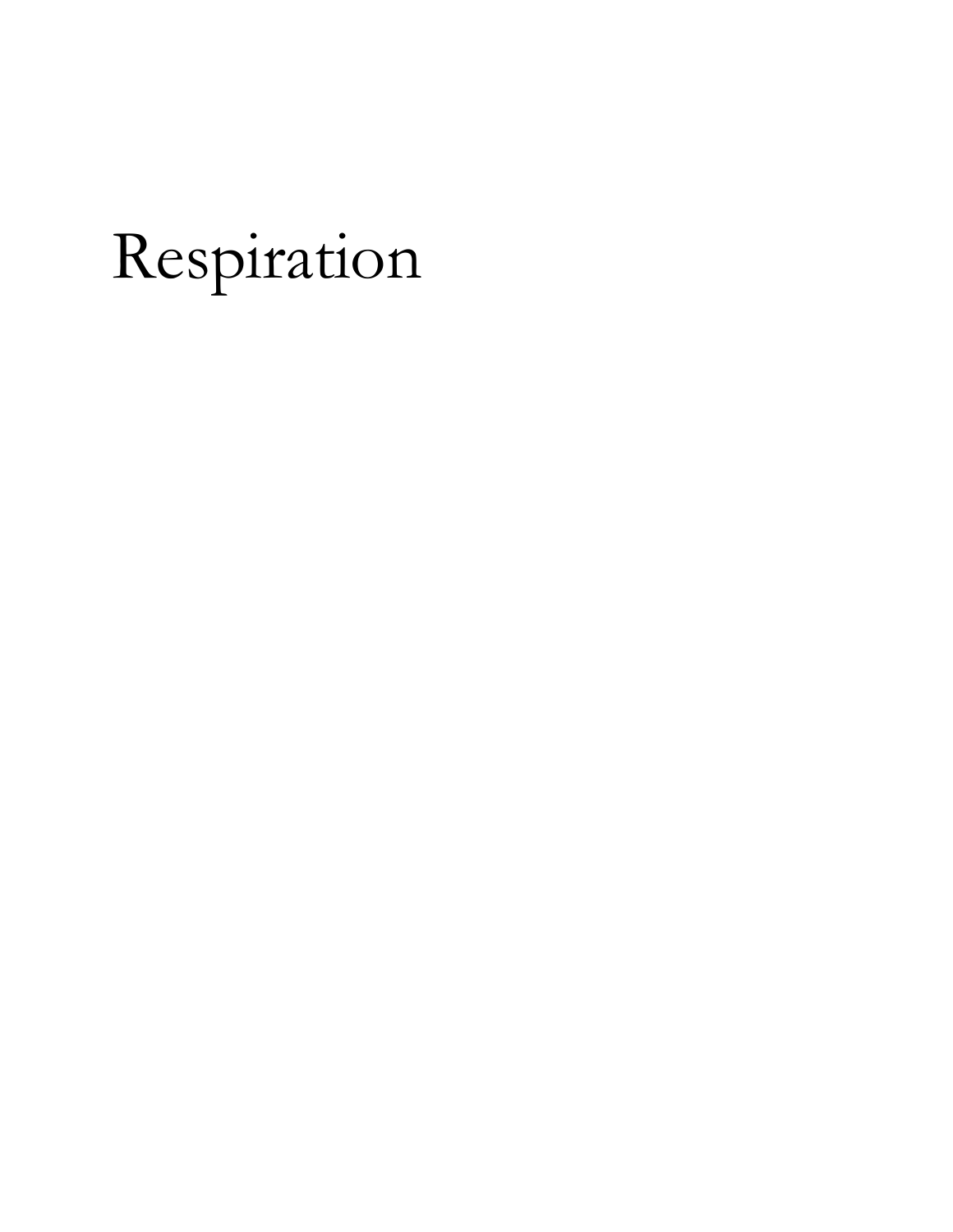Carbon dioxide release from soil from several sources (decomposition of organic matter by soil microbes and respiration from roots)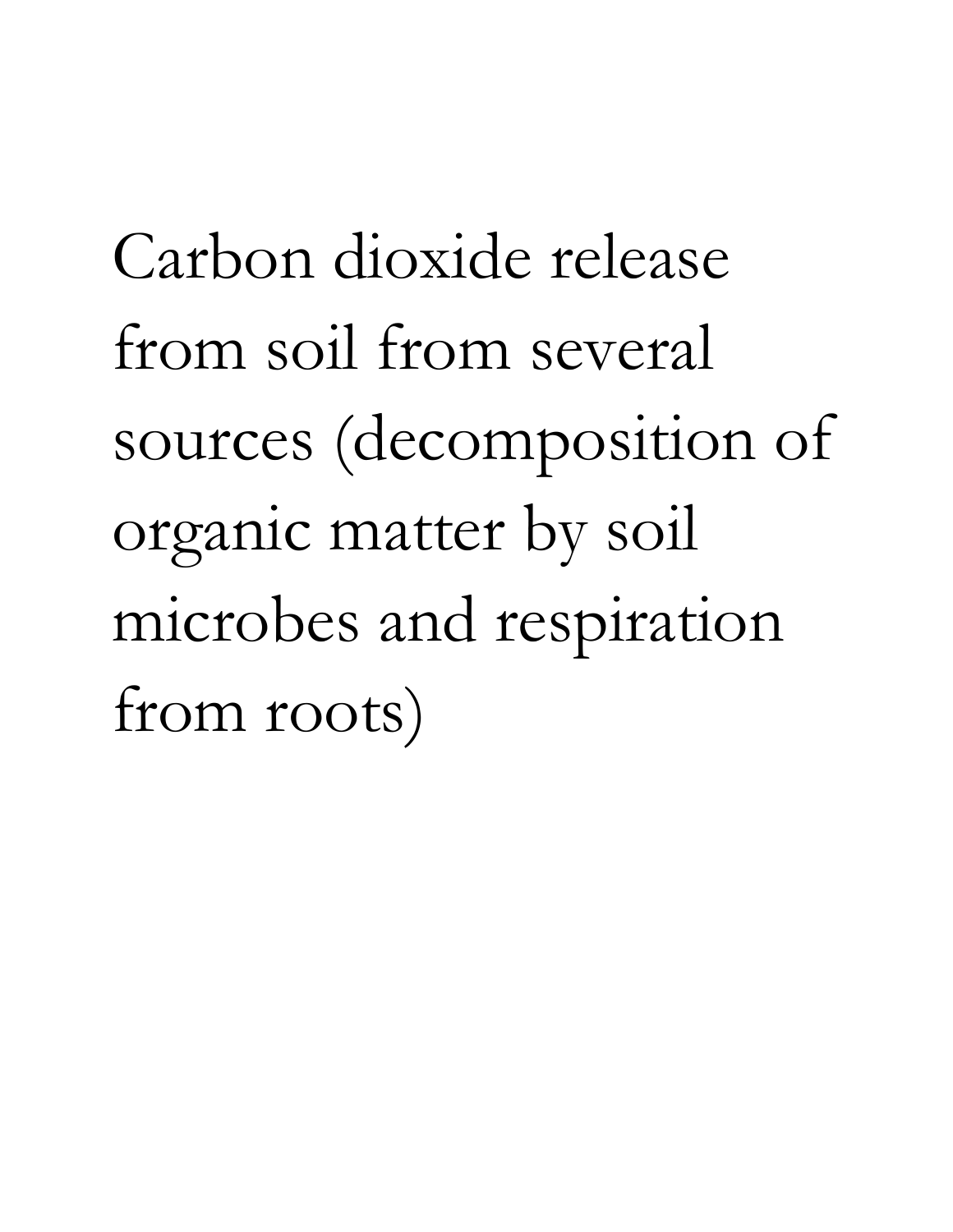## Soil Porosity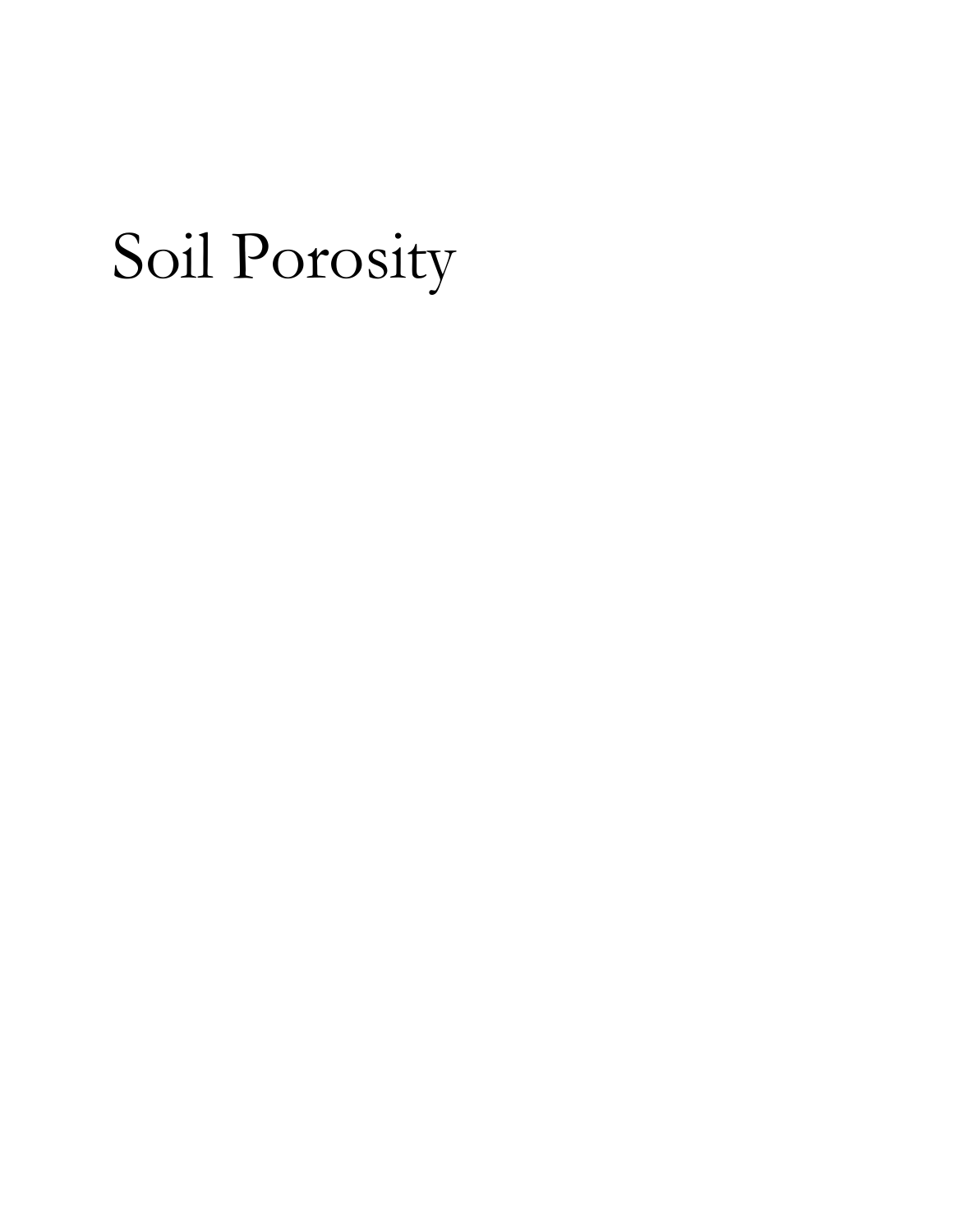# Percent of total soil volume made up of pore space.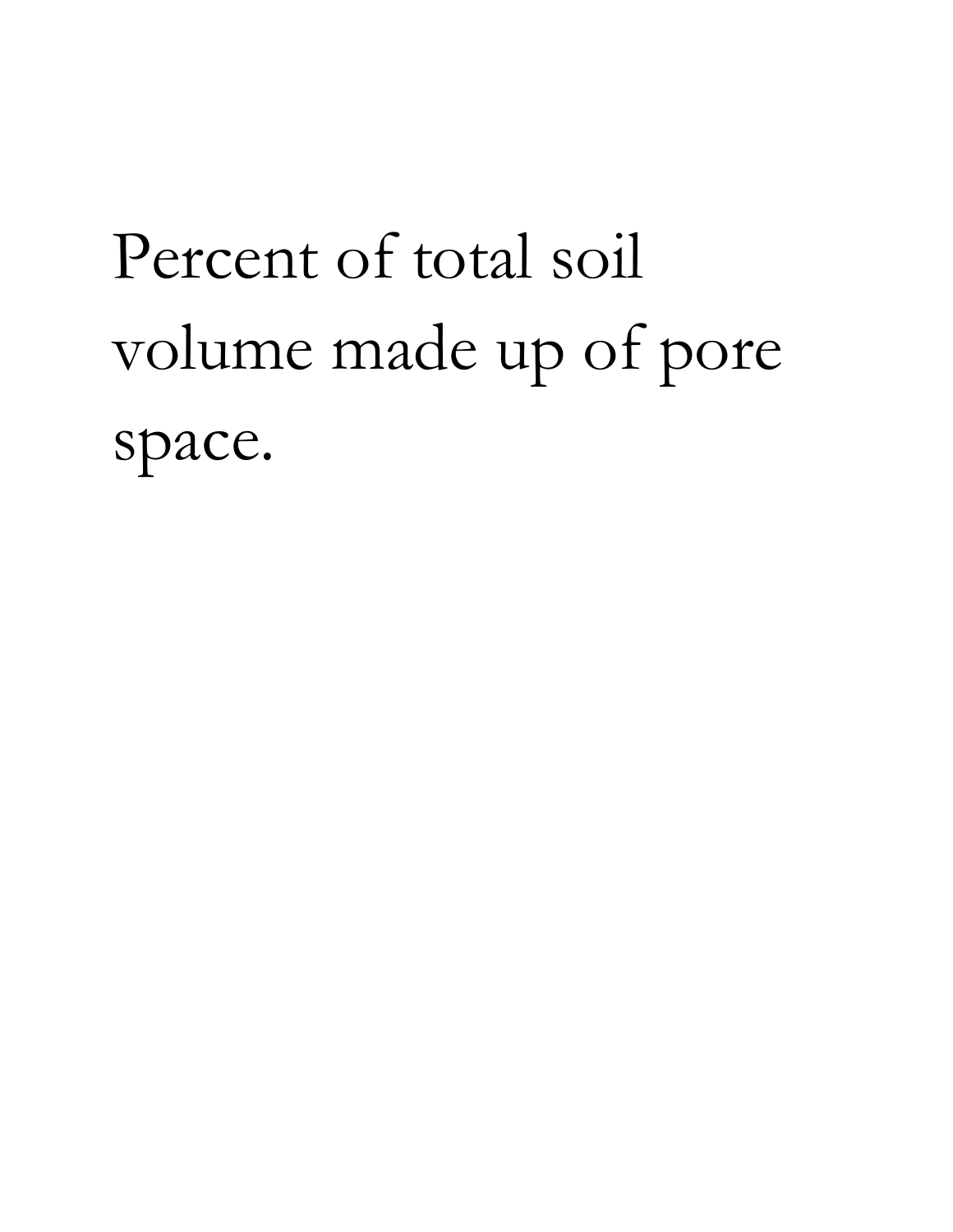## Soil Water Filled Pore Space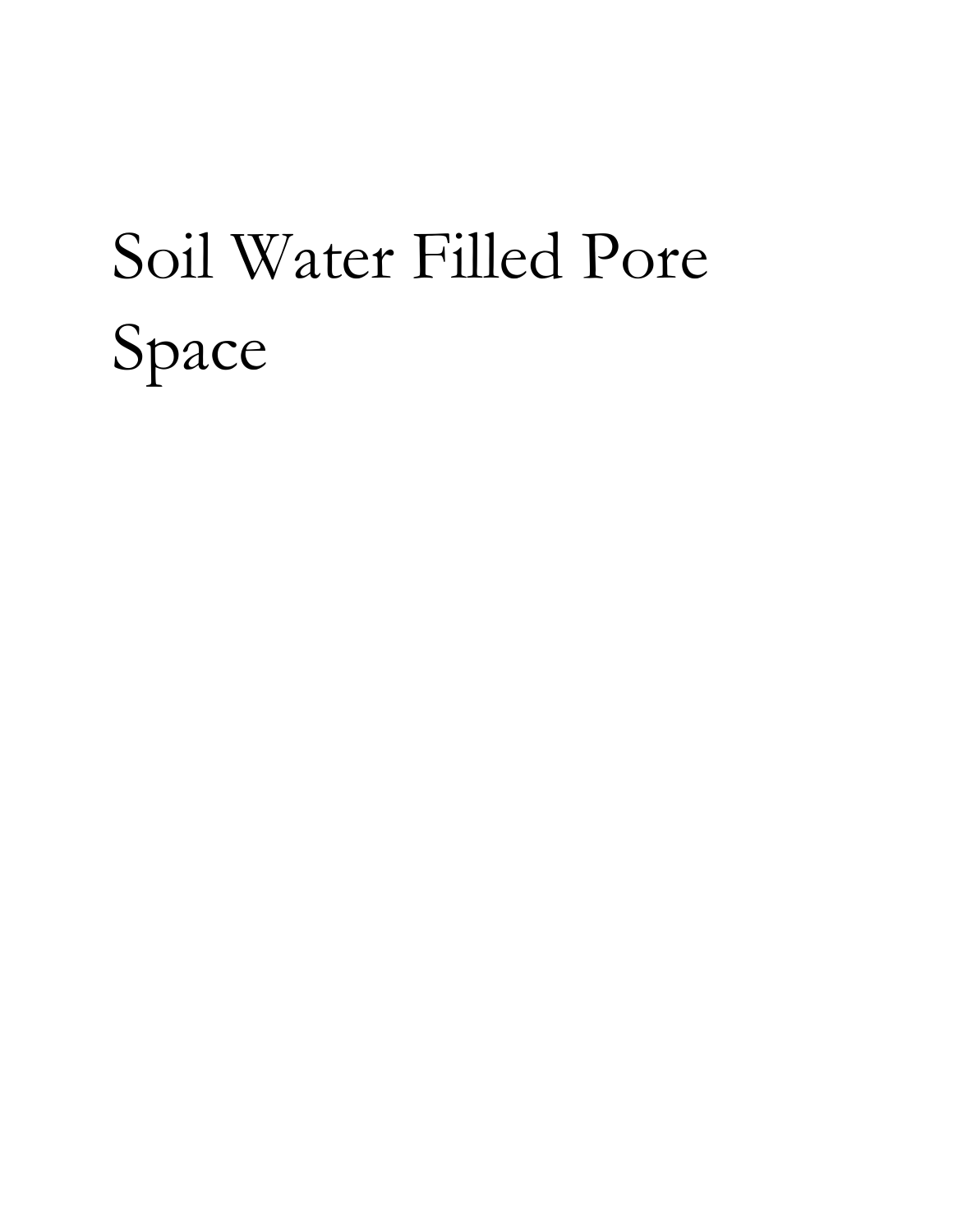## Percent of pore space filled with water.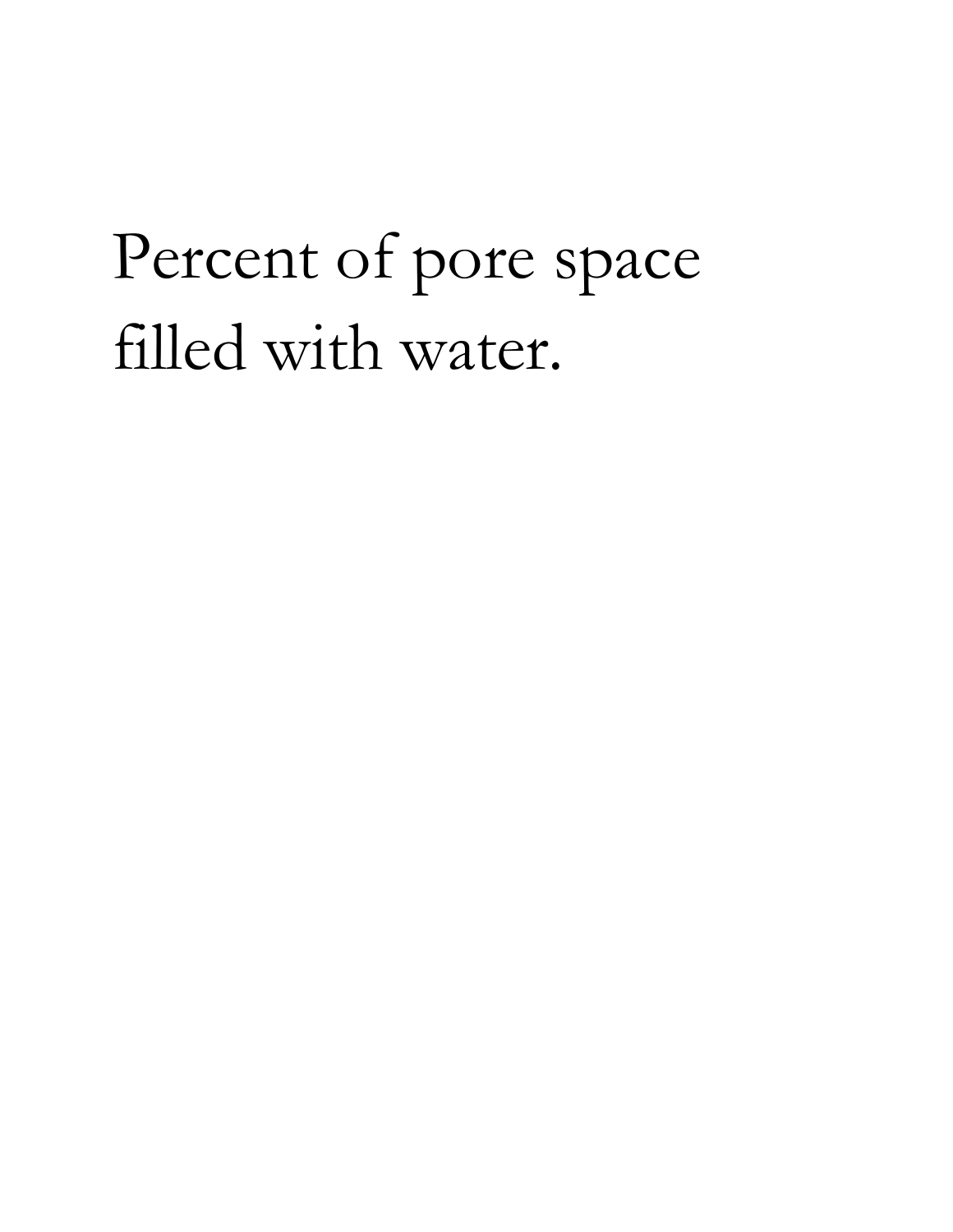## Soil Water Content, Gravimetric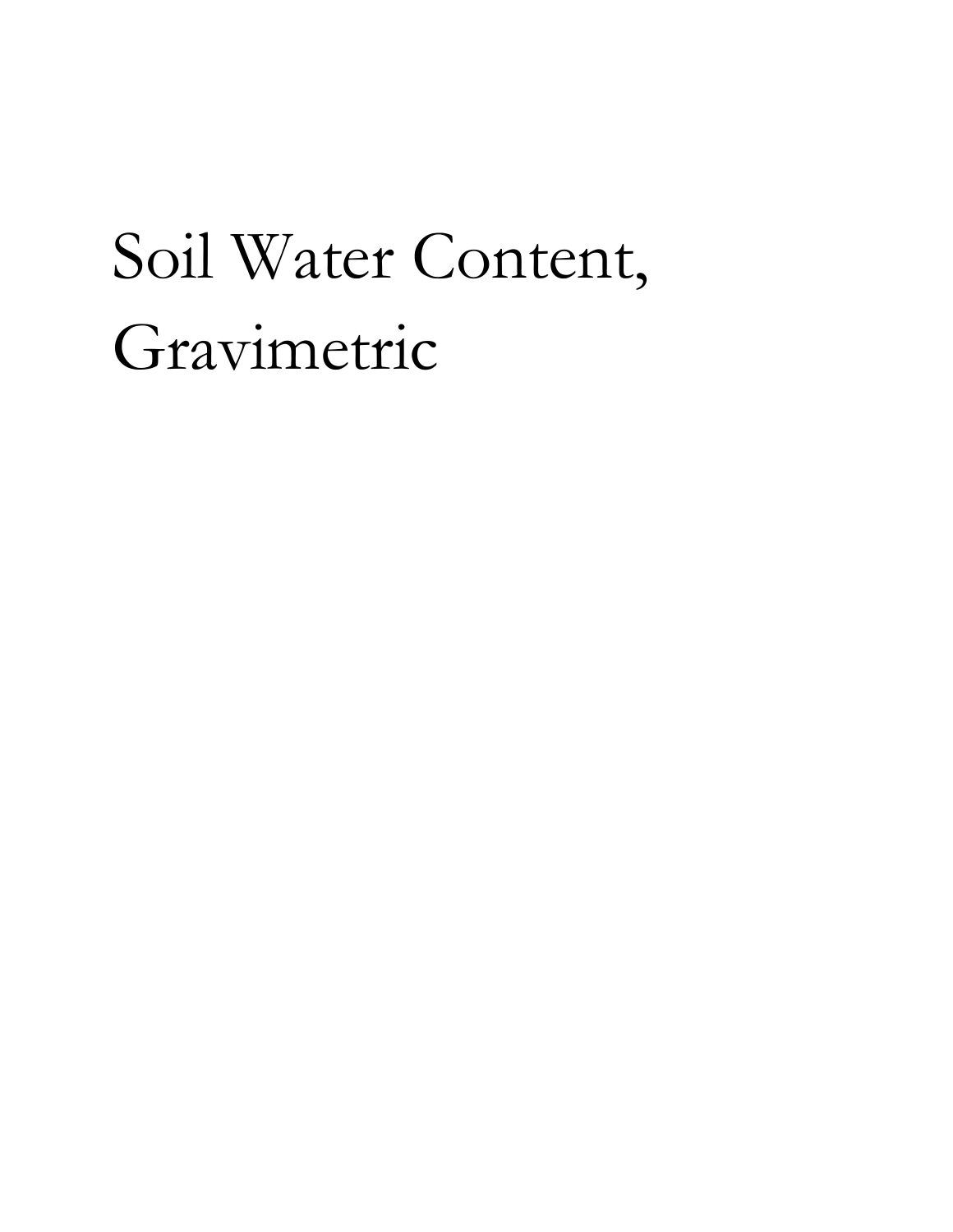## Weight of soil water per unit of dry soil weight.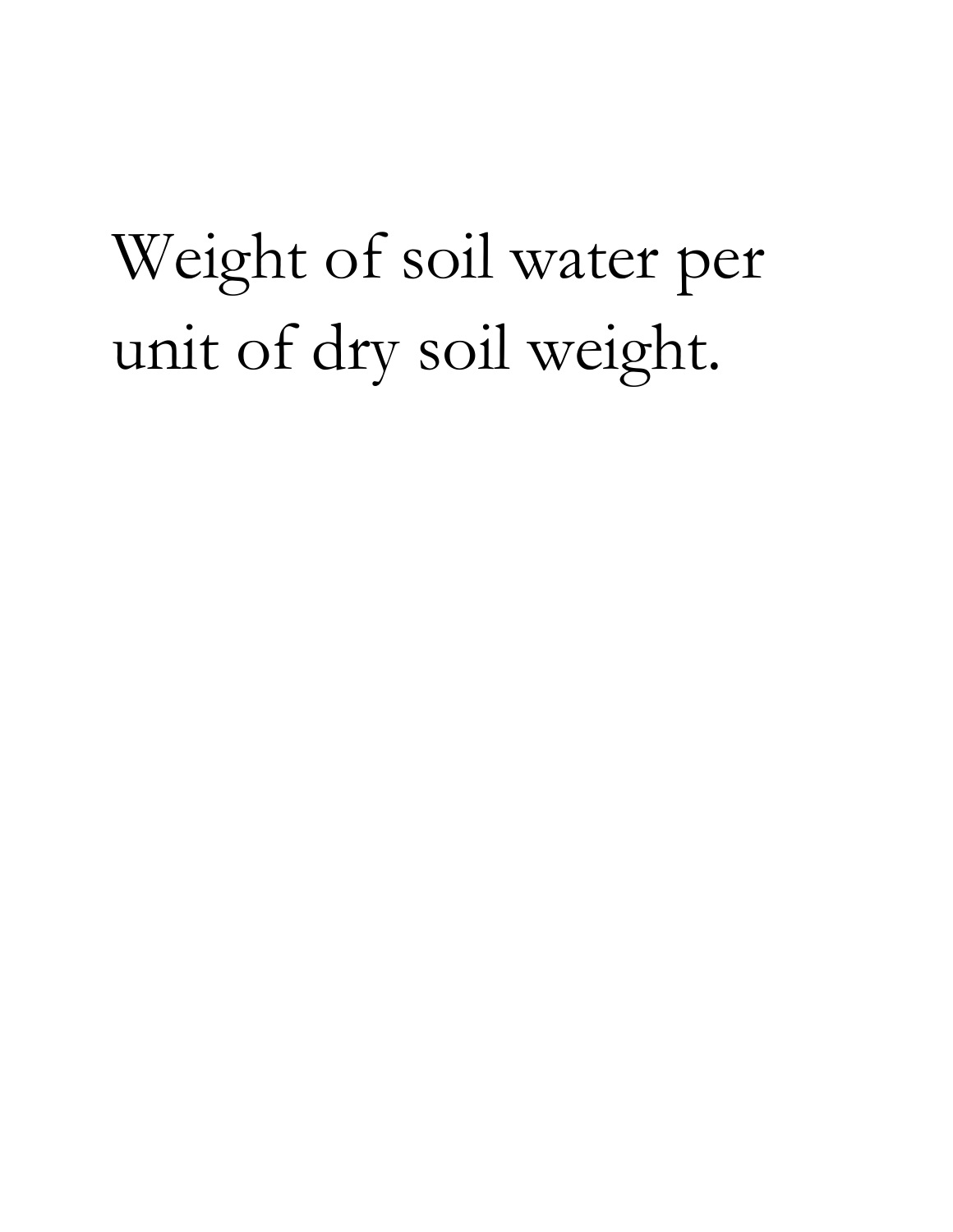## Volumetric Water Content